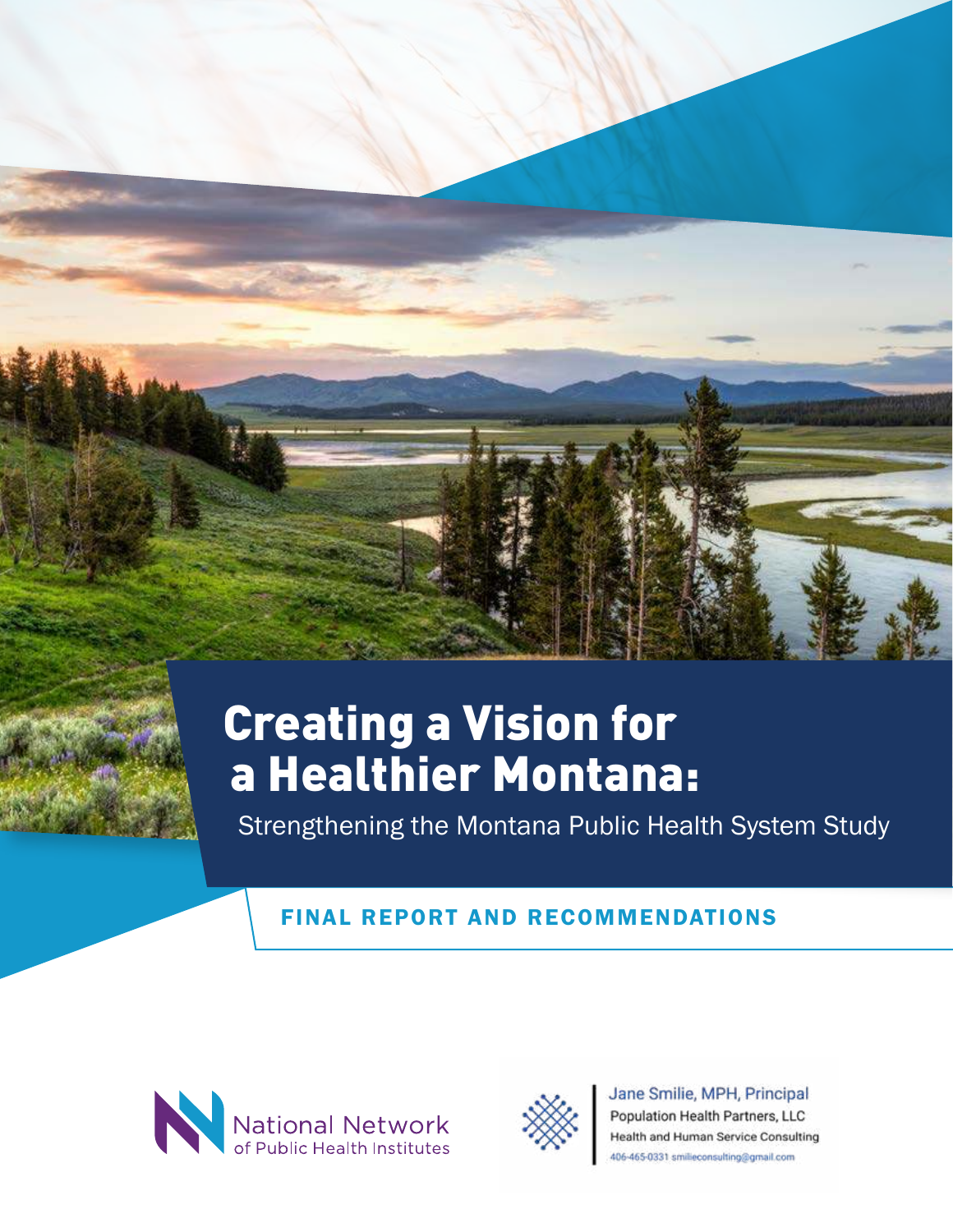## ACKNOWLEDGEMENTS

## *Study Steering Committee*

The consultant team is thankful for the participation of Montana leaders on the Study Steering Committee. The group met five times to provide valuable input into the study methodology, insights regarding study findings, and reviewed and provided feedback for the final recommendations. Listed alphabetically by last name:

#### LeeAnn Bruised Head, Director Office of Urban Indian Health Programs Billings Area Indian Health Service

Sue Hansen, Affiliate Representative to the Governing Council, Montana Public Health Association, and Director, Beaverhead County Public Health Department

Hillary Hanson, Board President Association of Montana Public Health Officials, and Health Officer, Flathead City-County Health Department

Michele Henson, Program Associate Montana Healthcare Foundation

Todd Harwell, Administrator Public Health and Safety Division Montana Department of Public Health and Human Services

Sheila Hogan, Director Montana Department of Public Health and Human Services

Brenda Solorzano, Chief Executive Officer Headwaters Health Foundation

Tony Ward, Chair School of Public and Community Health Sciences University of Montana

Aaron Wernham, Chief Executive Officer Montana Healthcare Foundation

## *Study Site Visit Team*

We thank the Study Site Visit Team members who gave generously of their time to travel to, experience and to learn from institutes in New Mexico and Kansas. Listed alphabetically by last name:

LeeAnn Bruised Head, Director Office of Urban Indian Health Programs Billings Area Indian Health Service

Sue Hansen, Affiliate Representative to the Governing Council, Montana Public Health Association, and Director, Beaverhead County Public Health Department

Hillary Hanson, Board President Association of Montana Public Health Officials, and Health Officer, Flathead City-County Health Department

Michele Henson, Program Associate Montana Healthcare Foundation

Bobbi Perkins, Prevention Bureau Chief Addictive and Mental Disorders Division Montana Department of Public Health and Human Services

Terry Ray, Public Health System Improvement Coordinator Public Health and Safety Division Montana Department of Public Health and Human Services

Laura Smith, Deputy Director and Economic Security Services Branch Manager Montana Department of Public Health and Human Services

Tony Ward, Chair School of Public and Community Health Sciences University of Montana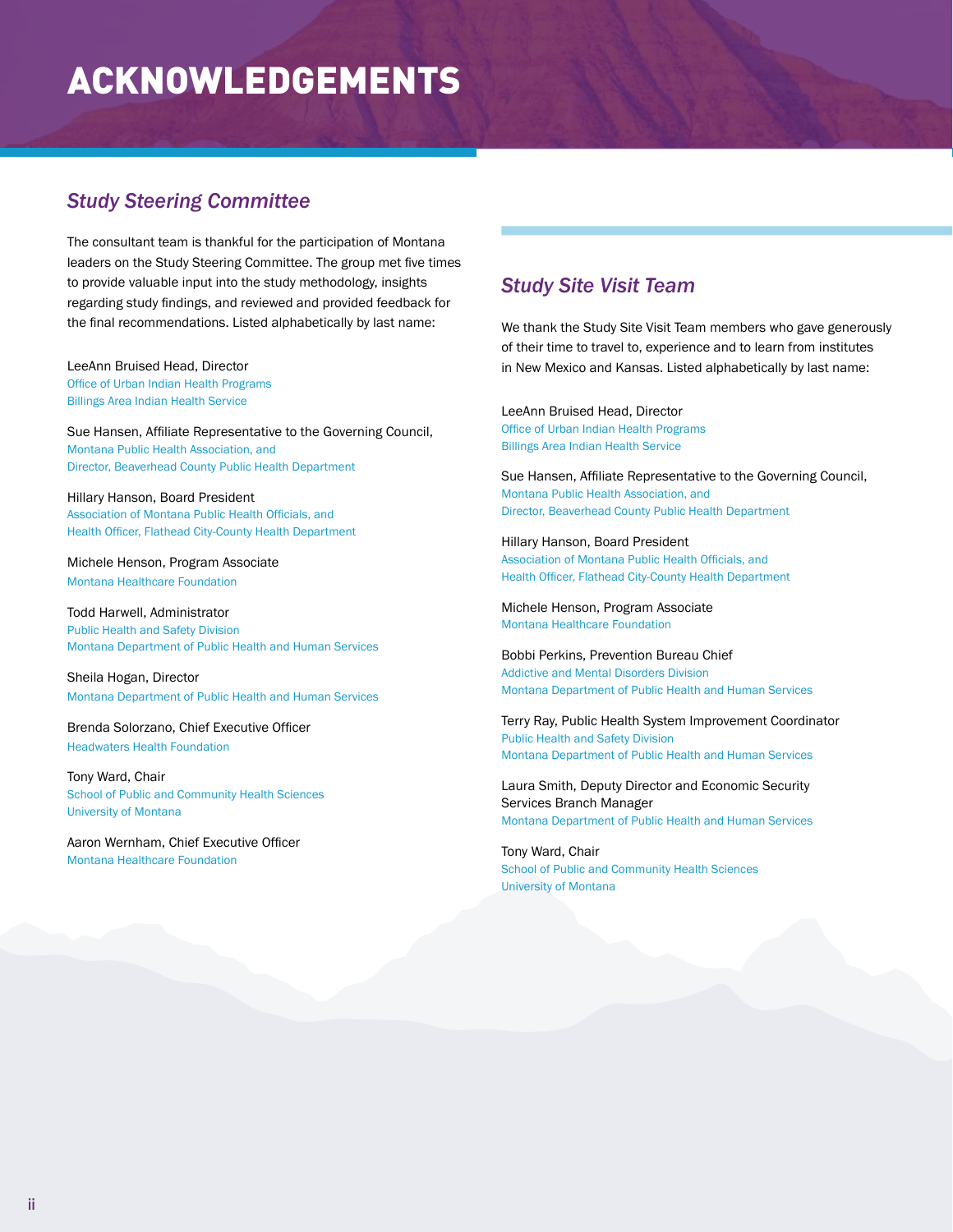## *Public Health Systems Working Group*

The Working Group met three times to provide feedback on study design, insights regarding study findings, and ideas for strengthening the Montana public health non-profit organizations, as well as feedback on draft recommendations. Listed alphabetically by last name:

Sue Hansen, Affiliate Representative to the Governing Council, Montana Public Health Association, and Director, Beaverhead County Public Health Department

Hillary Hanson, Board President Association of Montana Public Health Officials, and Health Officer, Flathead City-County Health Department

Todd Harwell, Administrator Public Health and Safety Division Montana Department of Public Health and Human Services

Shawn Hinz, Board President Montana Public Health Association, and Vice President, Public Health Services, RiverStone Health

Erin McGowan, Executive Director Association of Montana Local Public Health Officials

Alisha Johnson, Board Past President and President Elect Montana Environmental Health Association, and Environmental Health Specialist, Missoula City-County Health Department

Judy LaPan, Director Richland County Health Department

Kerry Pride, Local and Tribal Systems Support Coordinator and Public Health Veterinarian Public Health and Safety Division Montana Department of Public Health and Human Services

Terry Ray, Public Health System Improvement Coordinator Public Health and Safety Division Montana Department of Public Health and Human Services

Barbara Schneeman Vice President, Public Affairs and Communications RiverStone Health

Tony Ward, Chair School of Public and Community Health Sciences University of Montana

Lora Weir Executive Director Montana Public Health Association

Jessica Windy Boy Chief Executive Officer Rocky Boy Health Center

Alexis Wolf Training and Development Specialist Public Health and Safety Division Montana Department of Public Health and Human Services

## *Roundtable Participants and Key Informant Interviewees*

This study is informed by the experience of many Montana leaders in public health, federal, state and local government, academia, philanthropy, hospitals, healthcare, elected officials, tribal health, community-based organizations and other sectors. We are grateful for their time and participation in the activities of this study. See Appendix A for a complete listing of the roundtable meeting participants and Appendix B for key informant interviewees.

## *Funder*

We are grateful to the Montana Healthcare Foundation for demonstrating visionary leadership that made this study possible and as expressed by foundation staff dedication to a healthier Montana. We thank Dr. Aaron Wernham, Chief Executive Officer, Michele Henson, Program Associate, Tressie White, Program Director and Price Klaas, Operations Manager, for their collaboration, guidance, and operational support.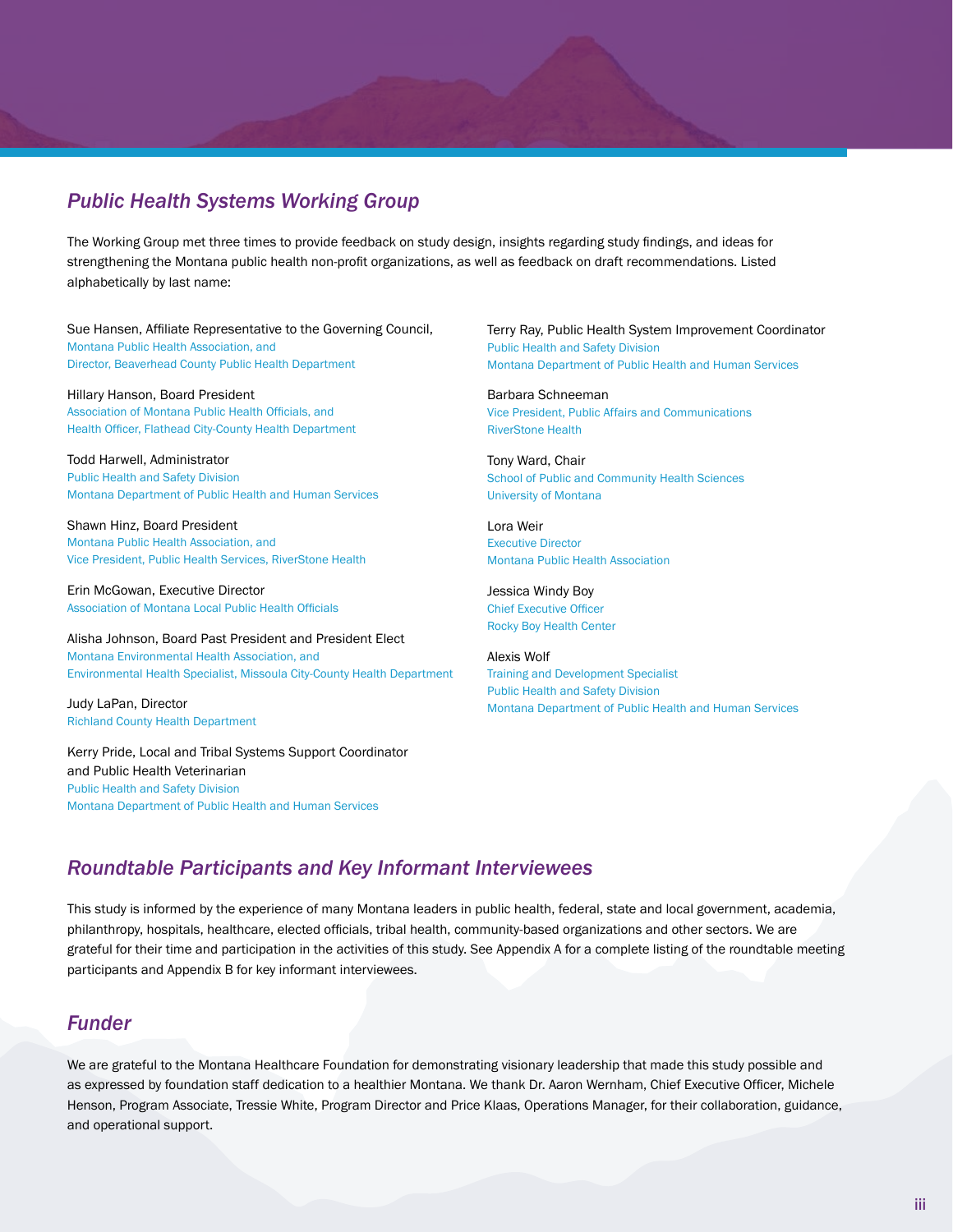## TABLE OF CONTENTS

| <b>Executive Summary</b>                                                                                                                                                                                                                                                                                                                                                                                                                                                                                                                                                                                                                    | 1                                                |
|---------------------------------------------------------------------------------------------------------------------------------------------------------------------------------------------------------------------------------------------------------------------------------------------------------------------------------------------------------------------------------------------------------------------------------------------------------------------------------------------------------------------------------------------------------------------------------------------------------------------------------------------|--------------------------------------------------|
| <b>Background</b>                                                                                                                                                                                                                                                                                                                                                                                                                                                                                                                                                                                                                           | 3                                                |
| <b>Methodology</b>                                                                                                                                                                                                                                                                                                                                                                                                                                                                                                                                                                                                                          | 5                                                |
| <b>Study Findings</b><br>Health and System Improvement Priorities<br>Need, Support and Potential Roles for an Institute<br>Potential Models for Rural Capacity Building in Montana<br>Financial Feasibility of a Public Health Institute in Montana<br>Assessment of Montana Non-profit Public Health Organizations                                                                                                                                                                                                                                                                                                                         | 6<br>6<br>7<br>9<br>11<br>12                     |
| <b>Recommendations</b>                                                                                                                                                                                                                                                                                                                                                                                                                                                                                                                                                                                                                      | 16                                               |
| <b>Blueprint for Moving Forward</b><br>Public Health Institute Development Next Steps<br>Initial Focus for an Institute<br><b>Public Health Organizations Next Steps</b><br><b>Consultant Team</b>                                                                                                                                                                                                                                                                                                                                                                                                                                          | 18<br>18<br>19<br>20<br>21                       |
| <b>Tables and Figures</b>                                                                                                                                                                                                                                                                                                                                                                                                                                                                                                                                                                                                                   |                                                  |
| Table 1. Health Issues Most Often Prioritized, Montana 2019<br>Table 2. System Improvements Most Often Prioritized, Montana 2019<br>Table 3. Comparative Analysis of Montana Public Health Non-Profit Organizations<br>Figure 1. NNPHI Members as of 2019<br>Figure 2. Public Health 3.0<br>Figure 3. Participants at the Glendive roundtable on September 13, 2018<br>Figure 4. Total Mileage for the Study<br>Figure 5. Participants at the Helena roundtable on September 11, 2018<br>Figure 6. Site Visit Team with Southwest Center for Health Innovation Staff<br>Figure 7. Site Visit Team with Kansas Public Health Institute Staff | 6<br>6<br>14<br>1<br>4<br>5<br>5<br>7<br>9<br>10 |
| <b>Appendices</b>                                                                                                                                                                                                                                                                                                                                                                                                                                                                                                                                                                                                                           | 22                                               |
| A. Regional Roundtable Meeting Participants<br>Key Informant Interviewees<br>В.<br>C. Planning Documents Reviewed                                                                                                                                                                                                                                                                                                                                                                                                                                                                                                                           | 22<br>24<br>25                                   |
| <b>References</b>                                                                                                                                                                                                                                                                                                                                                                                                                                                                                                                                                                                                                           | 28                                               |

*Disclaimer: Findings presented in this report do not necessarily represent the official position or endorsement by the Montana Healthcare Foundation, Study Steering Committee or other participants in the study.*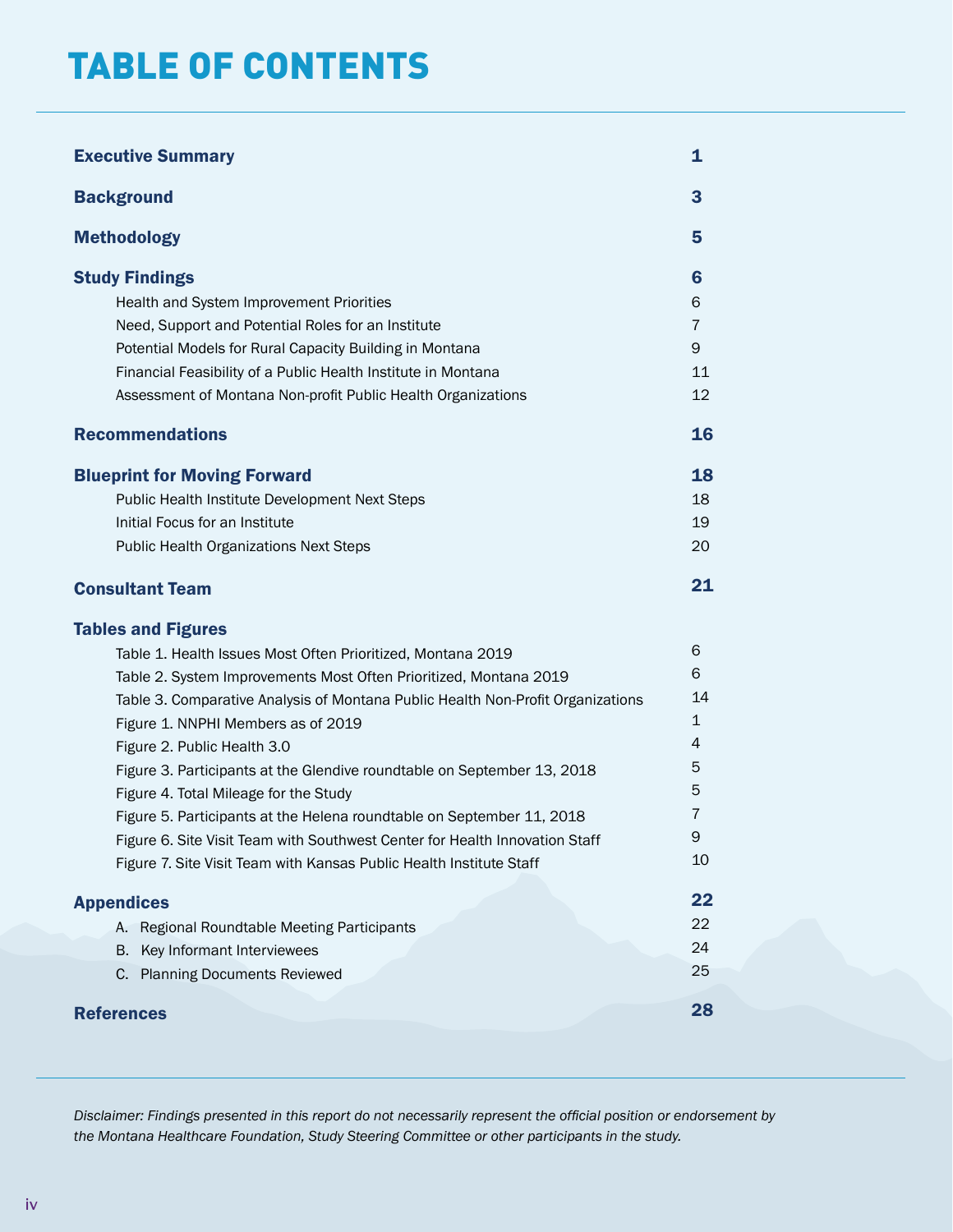# EXECUTIVE SUMMARY

Montana is the fourth largest state in landmass in the US and has a population of just over one million residents.<sup>i</sup> It has almost 28 million acres of breathtaking public land that include Glacier National Park and parts of Yellowstone. While Montanans are fortunate to live against a backdrop of tremendous natural beauty, the state faces significant public health challenges. As part of this study, we identified the health issues most frequently prioritized for action among state and local public health and healthcare organizations, and study participants. These are:

- Behavioral health including mental health, substance use disorders and suicide
- Social determinants of health
- Chronic disease prevention and health promotion
- Adverse childhood experiences and trauma
- Health equity
- Maternal, infant and early childhood care, education and safety
- Access to healthcare

Montana's local governmental public health system has limited capacity to address these substantial challenges. The system is decentralized with 58 county, city-county, multicounty and tribal agencies providing public health programs, services and protections and the array of public health services provided across the state varies widely. With more than half of public health agencies employing fewer than 5 full-time equivalents (FTEs) and only four employing more than 50 FTEs,<sup>ii</sup> there is limited capacity at the local level to support Public Health 3.0 activities, such as multi-sector partnerships, strategies to address the social determinants of health, and providing timely and locally relevant data for community decision making.iii Fragmentation exists among the many components of the public health system and in some cases, local health departments struggle to engage meaningfully environmental health professionals, healthcare and other system partners. The Public Health and Safety Division within Department of Public Health and Human Services (DPHHS) provides state-level coordination of key public health services to support the health of communities.

In general, there is a lack of understanding of the critically important role of public health among local and state elected officials. Public health is repeatedly under threat from special interests, including an aggressive campaign in 2018 to reject a citizen's initiative to increase the tax on tobacco products. Public health experts anticipate an increase in the antivaccine proposals in upcoming legislative sessions, as well as continued attempts to legalize unsafe food products and to undermine Medicaid expansion.

In 2018, the Montana Healthcare Foundation (MHCF) made a commitment to explore options for increasing collaboration, coordination and the capacity of the public health system to improve health and wellness for all Montanans. MHCF invested in the *Strengthening the Montana Public Health System Study*, an initiative to explore:

- 1. Strengthening existing non-profit public health organizations (Montana Public Health Association (MPHA), Association of Montana Public Health Association (AMPHO) and Montana Environmental Health Association (MEHA), and improving coordination among them and with other health leadership groups, and
- 2. The feasibility of creating a Montana public health institute (PHI). PHIs are non-profit organizations dedicated to advancing public health practice and making systematic improvements in population health through multi-sector collaboration.

MHCF selected a consultant team comprised of an independent local consultant and the National Network of Public Health Institutes (NNPHI) to design and implement the study. Jane Smilie, Principal, Population Health Partners, LLC was selected as the local consultant given her years of experience as a public health leader with Montana DPHHS and ongoing consultancy role supporting several state and local initiatives. NNPHI is dedicated to improving public health structures, systems and outcomes and is the leading organization developing existing and emerging public health institutes. NNPHI mobilizes more than 40-member (as of this writing 45) public health institutes—along with university-based public health training centers to support national public health improvement initiatives (see Figure 1 for a map of NNPHI members). Vincent Lafronza, President and CEO of NNPHI and Erin Marziale, Director of Network Engagement supported the design and implementation of the study in close coordination with Ms. Smilie.

#### FIGURE 1: NNPHI MEMBERS AS OF 2019

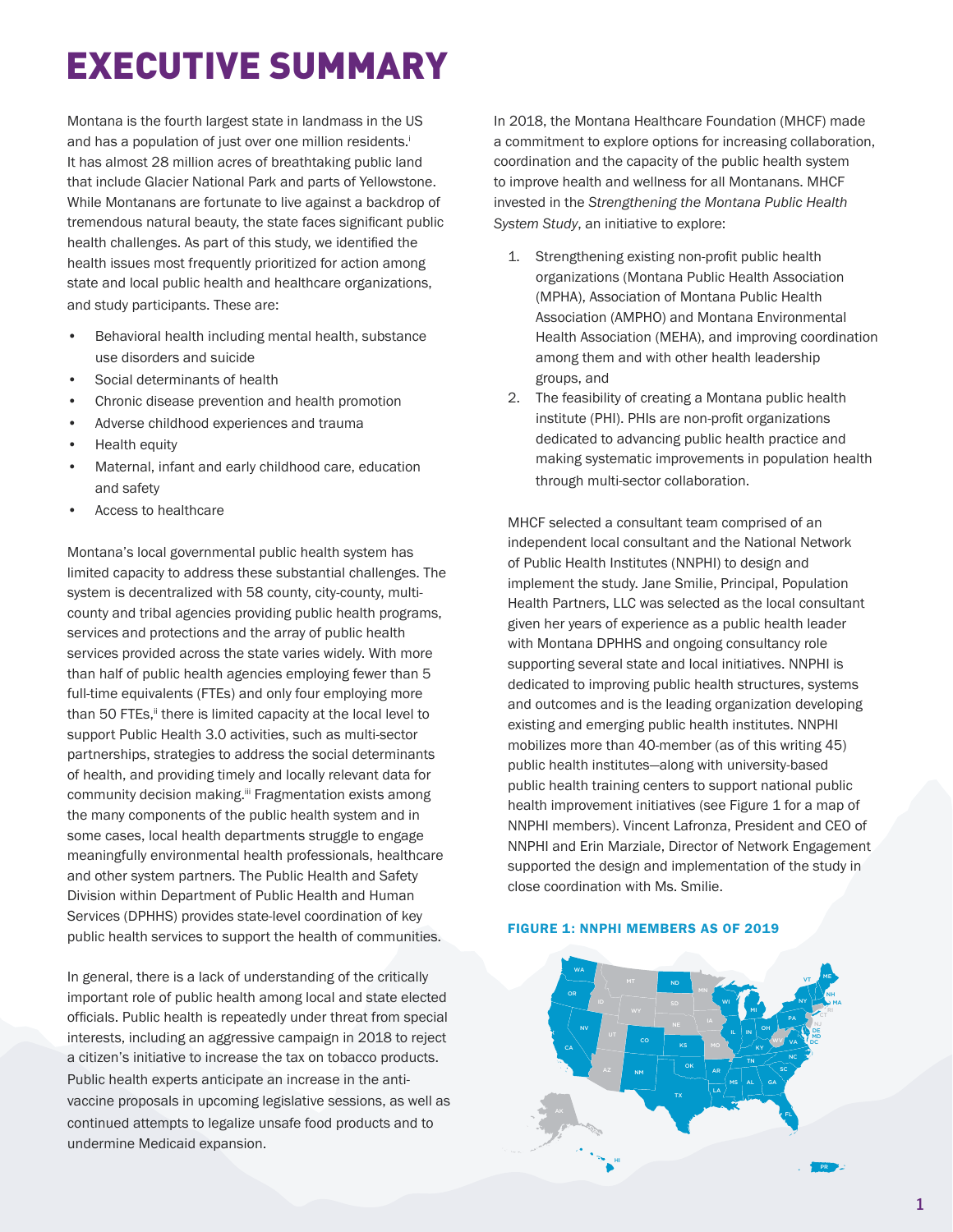The consultant team used a mix of methodologies that included regional roundtable meetings, key informant interviews, an extensive document review, and research into effective models for rural capacity building, to capture the needs and gaps in the Montana public health system. The study developed three key recommendations:

## Recommendation 1: Develop an institute to support the public health system and invest in strategies that demonstrate value to rural, frontier and tribal communities

Our findings indicate a public health institute model is feasible and a good fit for the state if the new vehicle addresses gaps in capacity identified in our research. Additionally, stakeholders expressed interest in increasing new, innovative resources for health that would otherwise not likely be available to Montana-based organizations given the significant number of opportunities that are missed due to low resource development capacity among existing organizations. Currently no entity exists in the state that can serve as a public health institute. Further, several leaders expressed tangible project and partnership ideas that an institute could support that do not currently exist in the state.

#### 1a. Create a design team to develop the mission, vision and strategic plan for the institute –

As shared above, there are several leaders in Montana that are passionate about the utility of a PHI. These leaders should form a design team to design a framework for the PHI and guide the development of a formal mission and vision, anticipating that the institute will become a full 501(c)(3) within three to five years.

#### 1b. Incubate the institute within the Montana Healthcare Foundation, utilizing the infrastructure, expertise and guidance of the foundation –

Successful public health institutes are typically incubated by an existing organization to support their initial start-up and financing while they develop the entrepreneurial muscle to bring in new resources, shore up finance and operations staff capacity, and establish independence. The consultants recommend that MHCF incubate the institute for a period of three to five years, providing core operating support and establishing a separate charitable organization that will eventually become independent.

#### 1c. Develop a detailed plan for long term

**financing** - Successful public health institutes have diverse sources of funding; multi-year funding; and two or more funders such as the federal government and a national foundation. The long-term financing strategy for a Montana institute should include robust proposal development with multi-sector partners and a special focus on support for rural, frontier and tribal communities.

### Recommendation 2: Complete a process to reach a conclusion about realignment of the non-profit public health organizations (MPHA, AMPHO, MEHA)

The consultant team outlined a meeting strategy for the three public health organizations from July 1 to December 31, 2019 to determine a realignment strategy for better capacity and collaboration. The meeting strategy will include learning exchanges with other states and a process for determining the optimal structure moving forward. Among an unlimited number of options, we offer three options for organizations to consider in their deliberations.

Option 1: Create a structure to improve coordination and communication – MPHA, AMPHO and MEHA could retain their separate organizations and create a formal memorandum of understanding (MOU) to convene regularly the leadership of each organization and strengthen coordination and communication among memberships.

Option 2: Hire one full-time executive director to serve three separate organizations – PHA, AMPHO and MEHA could retain their separate legal entities and hire one full-time Executive Director to serve all three. A MOU or joint management agreement could be developed to determine board collaboration and a structure to support a joint ED.

#### Option 3: Merge the three organizations into

one– MPHA, AMPHO and MEHA could create one new organization or subsume into an existing one. The new structure could be designed to preserve the unique roles of the existing organizations as membership sections or affiliates (e.g. a section for environmental health professionals, local health department officials, etc.). A single strategic plan could be developed to address the needs of each section.

### Recommendation 3: Strengthen relationships with local elected officials, their associations and key health leadership groups

To impact public health policy and programming, the organizations should first prioritize strengthening relationships within the governmental public health system: County Commissioners; Boards of Health; and statewide associations of local elected officials. Next, MPHA, AMPHO and MEHA should develop a strategy for partner engagement that includes outreach to the following key partners: Montana Primary Care Association; Montana Hospital Association; Behavioral Health Alliance of Montana; Tribal Health Leaders; and Montana Medical Association.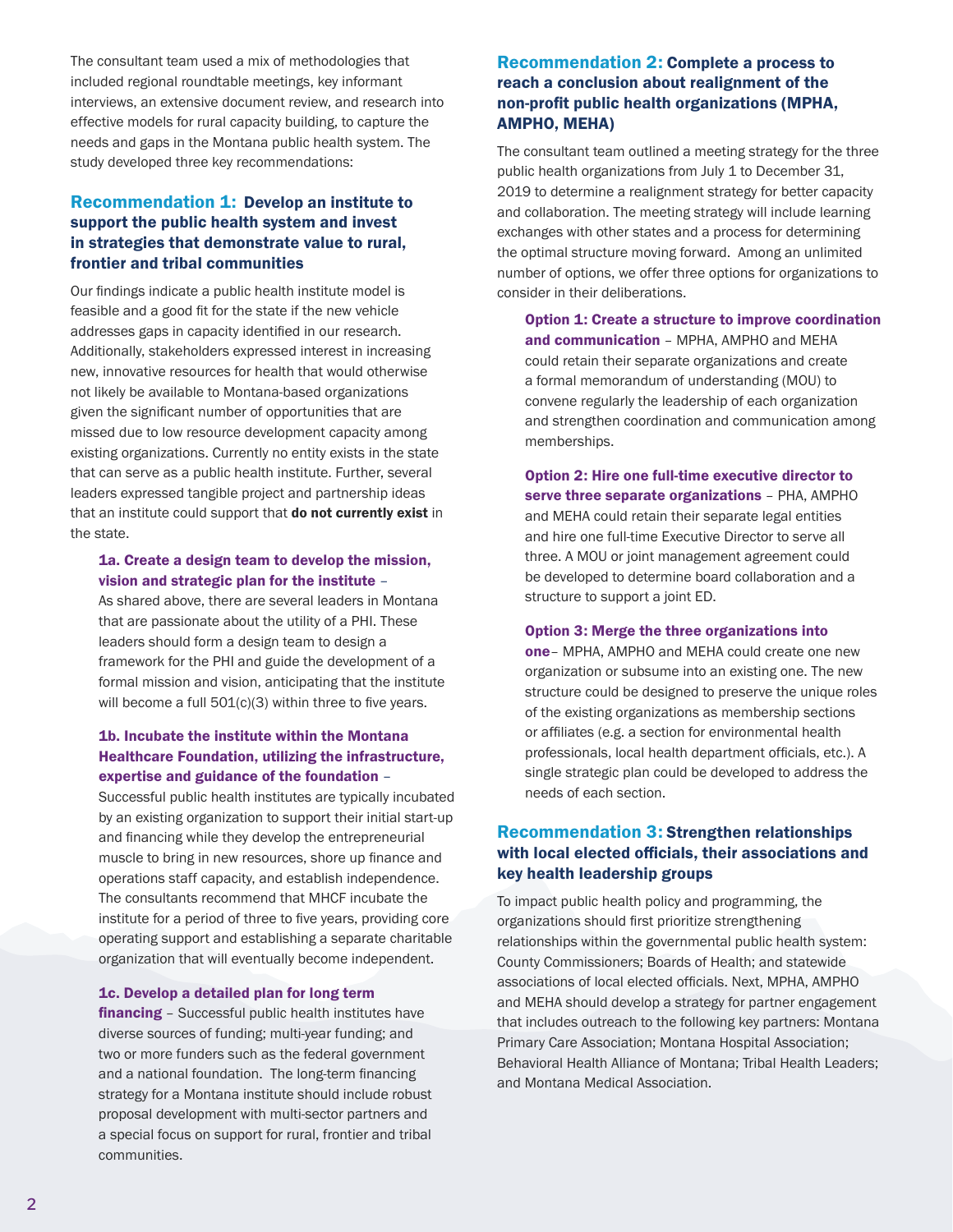# BACKGROUND

The Montana Healthcare Foundation (MHCF, the Foundation) has made significant investments in strengthening the Montana public health system over the past five years. It has provided nearly \$1.5M in funding and technical assistance to more than 45 local and tribal health departments to complete Community Health Assessments (CHAs), Community Health Improvement Plans (CHIPs), organizational strategic plans and for implementation of plan objectives.

In July 2017, the MHCF with the Association of Montana Public Health Officials sponsored a Public Health Leadership Summit in Billings that was attended by more than 100 public health professionals from state, tribal and local agencies. The purpose of the Summit was to discuss needed public health system improvements and how to better coordinate leadership within the system. After the Summit, the Foundation convened a Public Health Systems Working Group with leaders from the Montana Department of Public Health and Human Services (DPHHS), University of Montana, School of Public and Community Health (UM), Montana Public Health Association (MPHA), Association of Montana Public Health Officials (AMPHO) and Montana Environmental Health Association (MEHA). The group utilized the information gathered at the Summit, along with results of a survey of public health leaders to prioritize needed and desired system improvements. Based on the deliberations of this group, the Foundation choose to fund and conduct this study.

## *What is Public Health?*

Public health is often defined as promoting, protecting and improving the health of communities through education, promotion of healthy lifestyles, disease prevention, detection and response.<sup>iv</sup> The release of the Institute of Medicine's 1988 report, *The Future of Public Health*, greatly influenced the growth and development of the field of public health when it highlighted the critical need to strengthen the public health infrastructure.<sup>v</sup> In 1994, the 10 Essential Public Health Services framework was developed to form the basis for describing the public health activities that ought to be undertaken in all communities. These have also provided the foundation for a national public health accreditation program. More recently, public health practice has shifted to a broader systems approach as a more effective way to address the social determinants of health as defined by the Public Health 3.0 framework.<sup>vi</sup> A systems approach is one in which multiple stakeholders, including governmental and non-governmental entities, work in partnership to assure conditions in which people can be healthy. Such conditions often include, but are not limited to, social, economic, educational and environmental factors that either contribute to or hinder community wellness.

## *What is the Montana Public Health System?*

The governmental public health system in Montana includes a mix of state, local and tribal health departments, along with federal agencies, the university system. These are supported by three public health serving non-profit organizations (MPHA, AMPHO and MEHA). Since it is widely recognized that sectors such as early childhood providers, housing, behavioral health, education, transportation, law enforcement, communitybased organizations and many others also have an important role in promoting health and wellness, Montana's governmental public health system has increasingly worked with a variety of state and local partners. Consistent with Public Health 3.0 and recognizing this approach needs to develop further, the 2019-2024 Montana Department of Public Health and Human Services Strategic Plan identified a need to strengthen the public health system and to enhance multi-sector collaboration to address the social determinants of health and sources of health disparities.<sup>vii</sup> Additionally, addressing priorities identified in the *2019-2023 State Health Improvement Plan* will increasingly depend on systems approaches that include robust cross-sector partnerships and collaboration.<sup>viii</sup>

## *What are Public Health Institutes?*

Public health institutes are nonprofit organizations dedicated to advancing public health practice and making systematic improvements in population health. NNPHI public health institutes drive the kind of improvements that impact the health outcomes of groups (as opposed to just individuals) and help all people to access the conditions and resources they need to live healthy, happy lives. They improve the public's health by:

- 1. Addressing current and emerging health issues
- 2. Building partnerships across different sectors (government, business community, academia)
- 3. Expanding competencies and capacity
- 4. Focusing on population health
- 5. Fostering innovation
- 6. Leveraging resources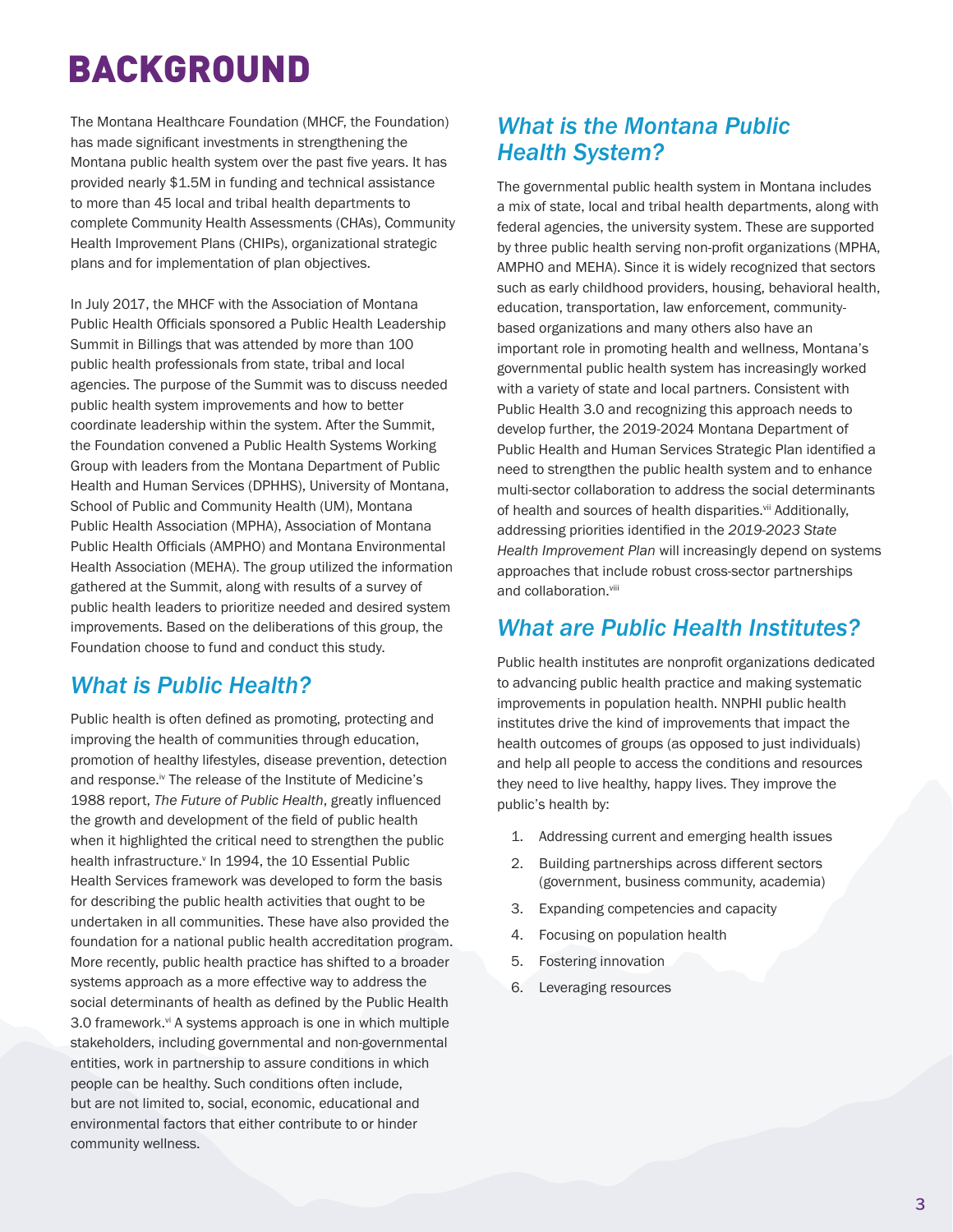#### FIGURE 2: PUBLIC HEALTH 3.0

## Public Health 1.0

- Tremendous growth of knowledge and tools for both medicine and public health
- Uneven access to care and public health

### Public Health 2.0

- Systematic development of public health governmental agency capacity across the United States
- Focus limited to traditional public health agency programs

### Public Health 3.0

- Engage multiple sectors and community partners to generate collective impact
- Improve social determinants of health

Late 1800s 1988 IOM *The Future of Public Health Report* Recession Affordable Care Act

2012 IOM *For the Public's Health* reports

 $\Rightarrow$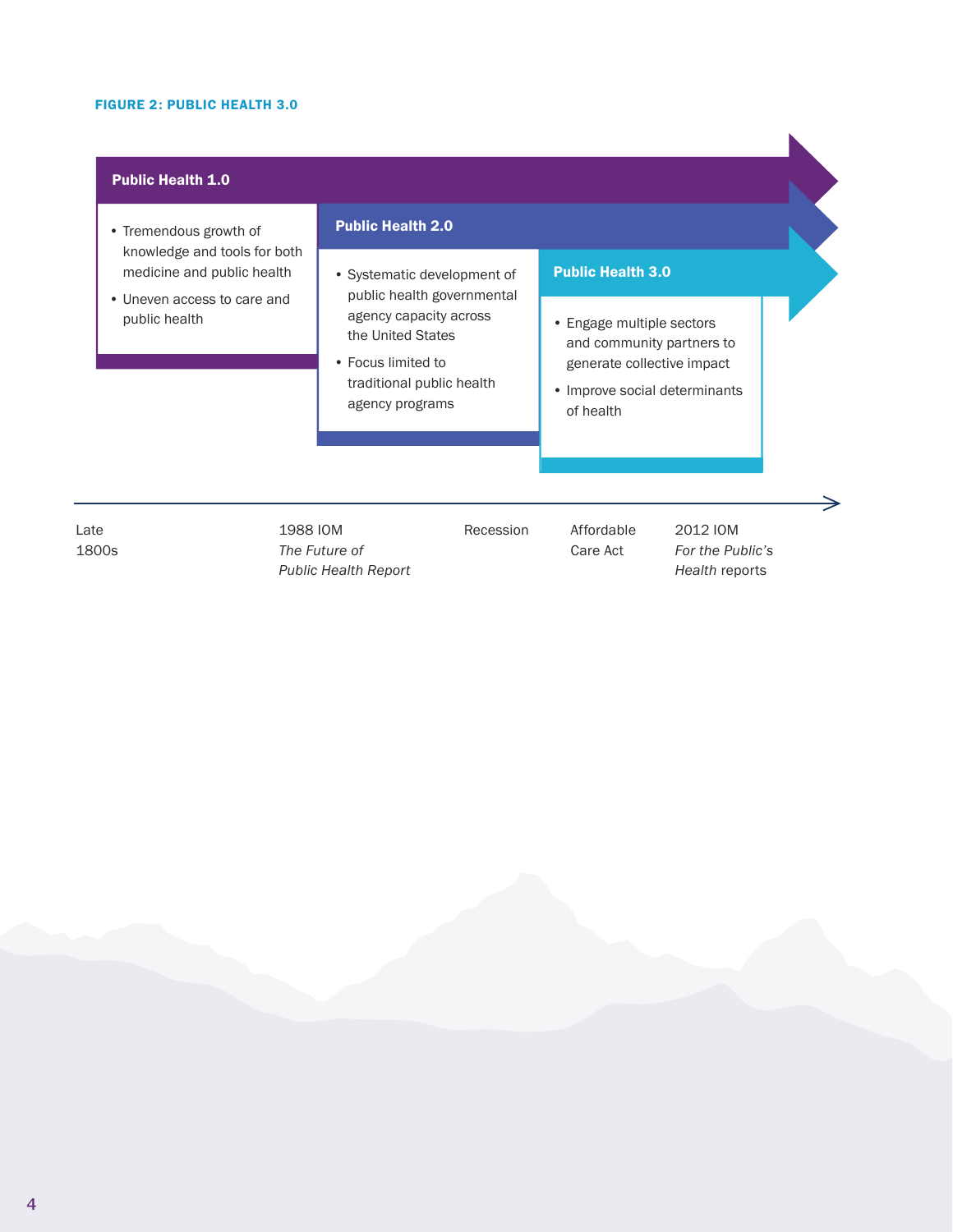# METHODOLOGY

From July 1, 2018 to May 31, 2019, the consultants worked with stakeholders in Montana and experts across the country to gather the information that is included in this report. Figure 4 is a map of the travel activity of the study, in which study consultants and public health leaders traveled over 57,000 miles.

The consultant team was diligent in assuring that form should follow function as we explored needed system improvements, including the possibility of a PHI. Toward that end, we examined both stakeholder interests and the health and systems issues that have been prioritized for action, and therefore, employed a mix of study methodologies that included:

• Regional roundtable meetings in Helena, September 11, 2018; Billings, September 12, 2018 and Glendive, September 13, 2018. The objectives were to: 1) listen to the vision for healthier communities; 2) provide



information and education regarding public health institutes and gauge the level of need and support for development of an institute in Montana; and 3) seek input into the possible roles a one could serve. More than 135 individuals attended the meetings from a variety of health, human service, education, community-based and other organizations, and included elected officials, policymakers, community leaders, and government officials from the local, county,

FIGURE 3: *Participants at the Glendive roundtable on September 13, 2018*

state and federal levels. Health department leaders represented 22 Montana counties and representatives of several organizations serving tribal members attended. A full list of meeting participants is included as Appendix A.

- Attendance at a meeting of Montana Tribal Health Leaders convened by the Montana Healthcare Foundation on November 13, 2018 at the Doubletree Hotel, Helena at which a team member presented information about 1) the study, 2) key findings from the Regional Roundtable Meetings held and 3) public health institutes and some of the roles they play in other parts of the country.
- Twenty semi-structured interviews with representatives of organizations that would potentially: 1) realize the benefits of a public health institute; 2) contribute to the development of an institute; 3) contract for services

from an institute; and 4) provide the perspective of leaders and influencers in the healthcare and public health systems. Interviewees were from universities, local governments, statewide healthcare provider organizations, state government, hospitals, health systems, tribal and local public health agencies, and public health and other non-profit organizations. A list of interviewees is included as Appendix B.

- Review of key strategic planning documents from a wide array of public health and healthcare agencies, organizations and collaboratives, as well as previous analyses of community health planning documents to identify the most frequently prioritized health and system improvement priorities (a full list is provided as Appendix C).
- Research into effective public health institute models in rural/frontier states and development of case studies.
- Review of the capacities, strategic objectives and funding of the Montana non-profit public health organizations (MPHA, AMPHO, MEHA).
- Site visits to Kansas Public Health Institute and Southwest Center for Health Innovation in New Mexico to learn how they support and interact with state and local public health agencies, public health non-profit organizations and other stakeholders.
- Participation by Montana public health leaders in a meeting with the Michigan Public Health Institute at the 2019 NNPHI Annual Conference in Washington, DC.
- Research into the financial feasibility of creating an institute in Montana.
- Guidance and direction provided by a steering committee and a stakeholder group that conference calls and in-person meetings to provide: feedback on study design; insights regarding study findings; options for strengthening the Montana public health non-profit organizations, and feedback on draft recommendations. Study Steering Committee meetings were on November 7, 2018; December 6, 2018; January 24, 2019; and March 14, 2019. In-person meetings were on May 9, 2018 at the Great Northern Hotel, Helena; March 13, 2019 at the Delta Colonial Hotel, Helena; and June 6, 2019 at the Hilton Garden Inn, Bozeman.

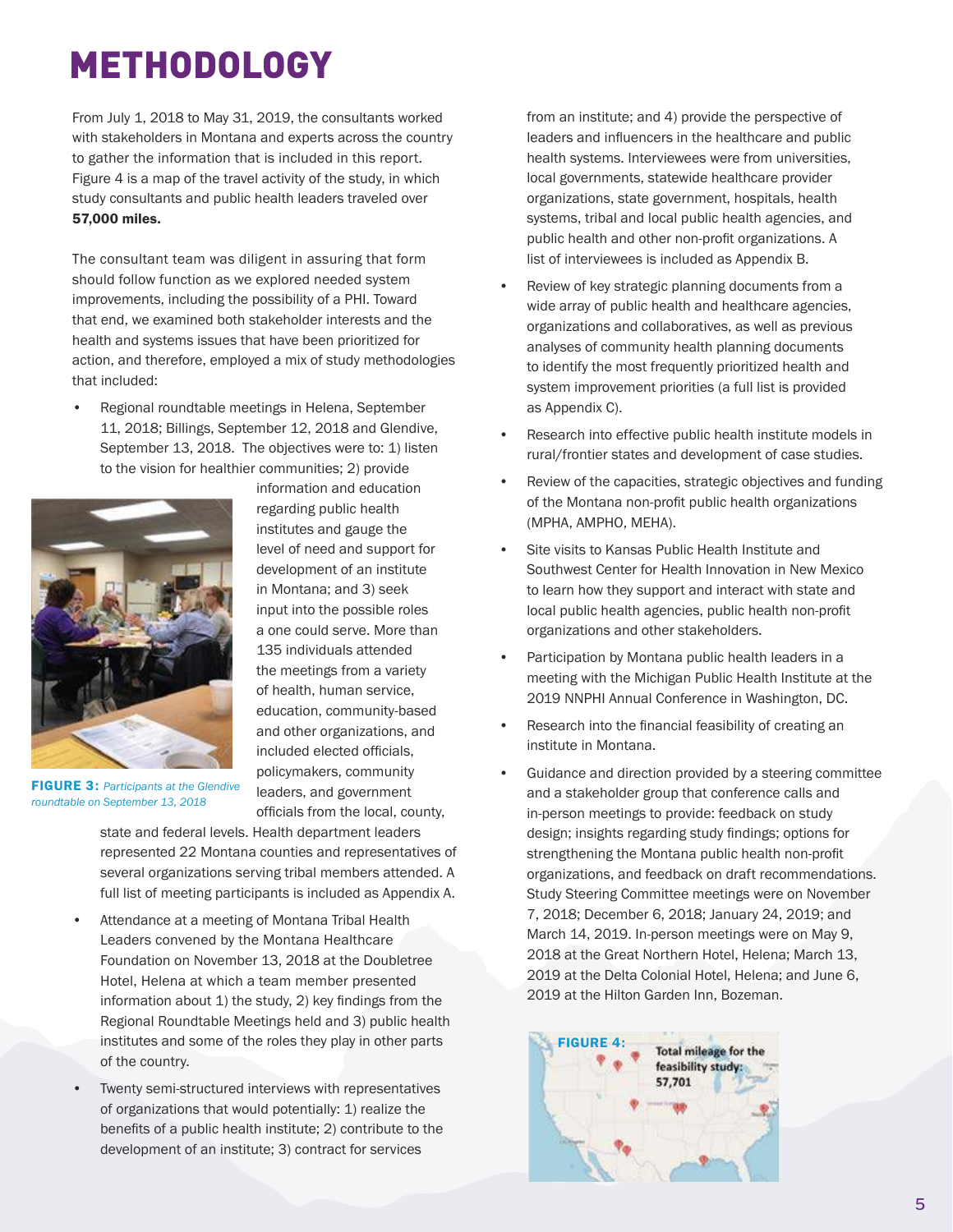# STUDY FINDINGS

## *Health and System Improvement Priorities*

In this section of the report, we highlight the most frequently prioritized health issues, factors affecting health, and public health and healthcare system improvements that were identified through a document review, regional roundtable meetings and key informant interviews.

We reviewed community health assessments and health improvement plans as well as several analyses of recent ones completed in Montana. These involve community leaders, service providers and other stakeholders to identify and analyze community health needs and develop action plans to address them and are usually led by the local or tribal health department and/or the local hospital. In addition, we reviewed health improvement planning documents created by statewide health agencies and organizations that engage in similar processes at the state level. Regional roundtable meeting participants were asked to identify critical health improvement priorities for their communities and the state, and key informants were also queried about their organizations health improvement priorities.

Table 1 displays the health issues most often prioritized in plans and that emerged as themes across the regional roundtable meetings and key informant interviews. These are not in rank order, with one exception. Behavioral health, including mental health, substance abuse and suicide, is the most frequently prioritized health issue in both community and state planning documents, and was most frequently identified across our methodologies. Of note, access to healthcare was also prioritized in both community and statewide plans, and while community plans included a greater focus on disease prevention and health promotion, statewide plans tended to focus more on factors influencing health status such as the social determinants of health, health equity and early childhood issues.

Many local and tribal health departments, hospitals and statewide health agencies and organizations also complete strategic plans to improve the functioning of an organization and/or the system in which it operates. Table 2 summarizes the system improvement issues most often prioritized in public health and healthcare organization planning documents and that emerged as themes in regional roundtable meetings and key informant interviews (not in rank order). System improvements aligned nearly perfectly among the document review, interviews and themes from the meetings. Of note, public health system partners identified

a particular need to strengthen the environmental health system and better connect it with other public health functions, while healthcare partners prioritized integration of behavioral health with other services.

## TABLE 1:

## Health Issues Most Often Prioritized, Montana, 2019

Behavioral Health (mental illness, substance use disorders, suicide)

Social Determinants of Health (in particular poverty and housing)

Chronic Disease Prevention and Health Promotion (in particular cancer, overweight and prevention/health promotion)

Adverse Childhood Experiences and Trauma

Health Equity (American Indians, rural/frontier, low income)

Maternal, Infant and Early Childhood (care, education and safety)

Access to Healthcare

## TABLE 2:

## System Improvements Most Often Prioritized, Montana, 2019

#### Workforce and Leadership Development

Organizational Excellence (quality improvement, use of IT, data analytics, evidence-based practices)

### Partnership Development

Financial Sustainability & Additional Support for Local and State Priorities (including grant writing support for local/tribal

public health and other organizations)

Capacity for Policy Work

Basic Capacity Building and Administrative Support (for local/tribal public health and other organizations)

Environmental Health

(capacity issues, disconnect with other public health functions)

Clinical Integration (especially behavioral health)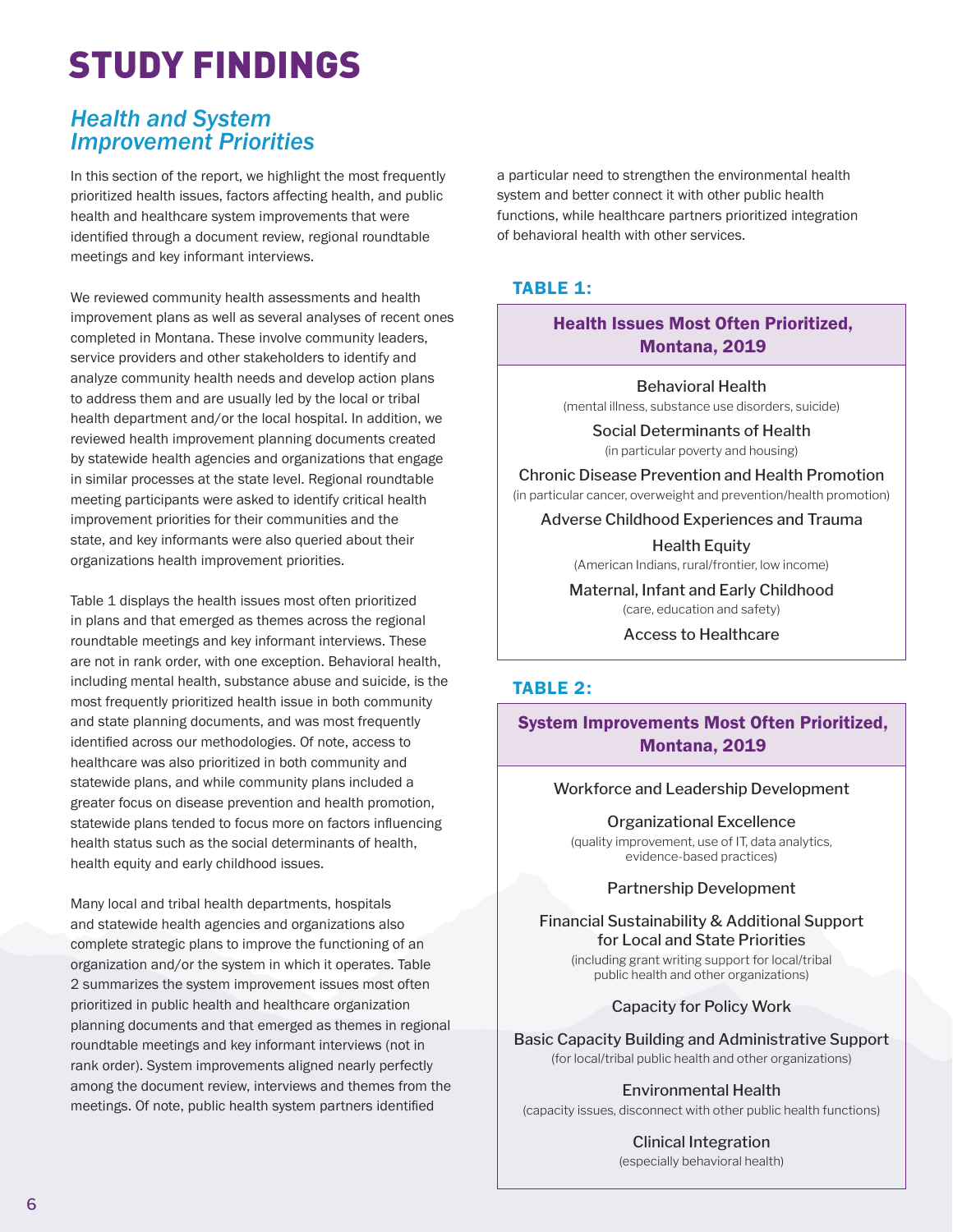## *Need, Support and Potential Roles for an Institute*

Regional meetings and key informant interviews also provided an opportunity to gather information and learn from participants and interviewees about: 1) the current functioning of the public health system; 2) the need and potential roles an institute could serve; 3) support for and concerns about development of an institute; 4) how concerns might be addressed; and 5) organizations that are serving a role similar to that of an institute. In this section of the report, we present our synthesis of themes and observations on these topics.

#### Current functioning of the public health system

While there is dedicated leadership, the public health system lacks capacity, infrastructure and resources.

- There is pride in current collaborations, but interest in and a need to strengthen multi-sector collaboration to address factors that influence health including the social determinants of health and behavioral health.
- In order to strengthen the system, local elected officials, governing bodies and other policymakers need to become better informed about and involved in public health issues and the public health system.
- The environmental health component of the system needs to be bolstered and better connected with other public health functions at the state and local level.

#### Need and potential roles for an institute in Montana

The following are among the gaps and roles an institute could fill.

- Convener of multi-sector partnerships to impact health issues.
- Conduct policy analysis and development, including conducting research and data analysis with neutrality and credibility.
- Educate elected officials about health issues and the public health and healthcare systems.
- Leverage funding, re-grant locally, and provide grant writing support.
- Provide much-needed backbone administrative support for public health and other organizations.
- Serve as a resource to a variety of organizations that is flexible and unencumbered by government.
- Bring greater focus to rural, frontier and tribal needs, disparities and data.
- Assist local agencies to navigate shared services and regional approaches to providing public health services and functions.
- Convene partners to examine and address environmental health system issues.
- Build public health system capacity with a variety of strategies including those above.



FIGURE 5: *Participants at the Helena roundtable on September 11, 2018*

#### Support for and concerns about development of an institute

Among study participants, there is strong support for development of an institute. The concerns that were raised by study participants about development of an institute during our research were:

- Competition for resources, funding, mission, work, and the erosion of identities of existing organizations.
- Duplication of effort and initiatives already in place
- Assuring adequate funding not only to develop and sustain an institute and to guarantee its success.
- The ability of an institute to address rural, frontier and tribal communities' issues and not become focused on populated regions of the state, particularly given the lack of experience with institutes in this region of the country.
- Interference with long-standing and productive collaborations.

#### How concerns might be addressed:

- Engage partners in the design and development of an institute
- Leverage what exists, rather than creating something completely new
- Assure a strong rural, tribal and statewide focus
- Build capacity rather than bricks and mortar
- Tribal representatives expressed interest in assuring American Indian people are involved in a meaningful way, in the design and development of an institute.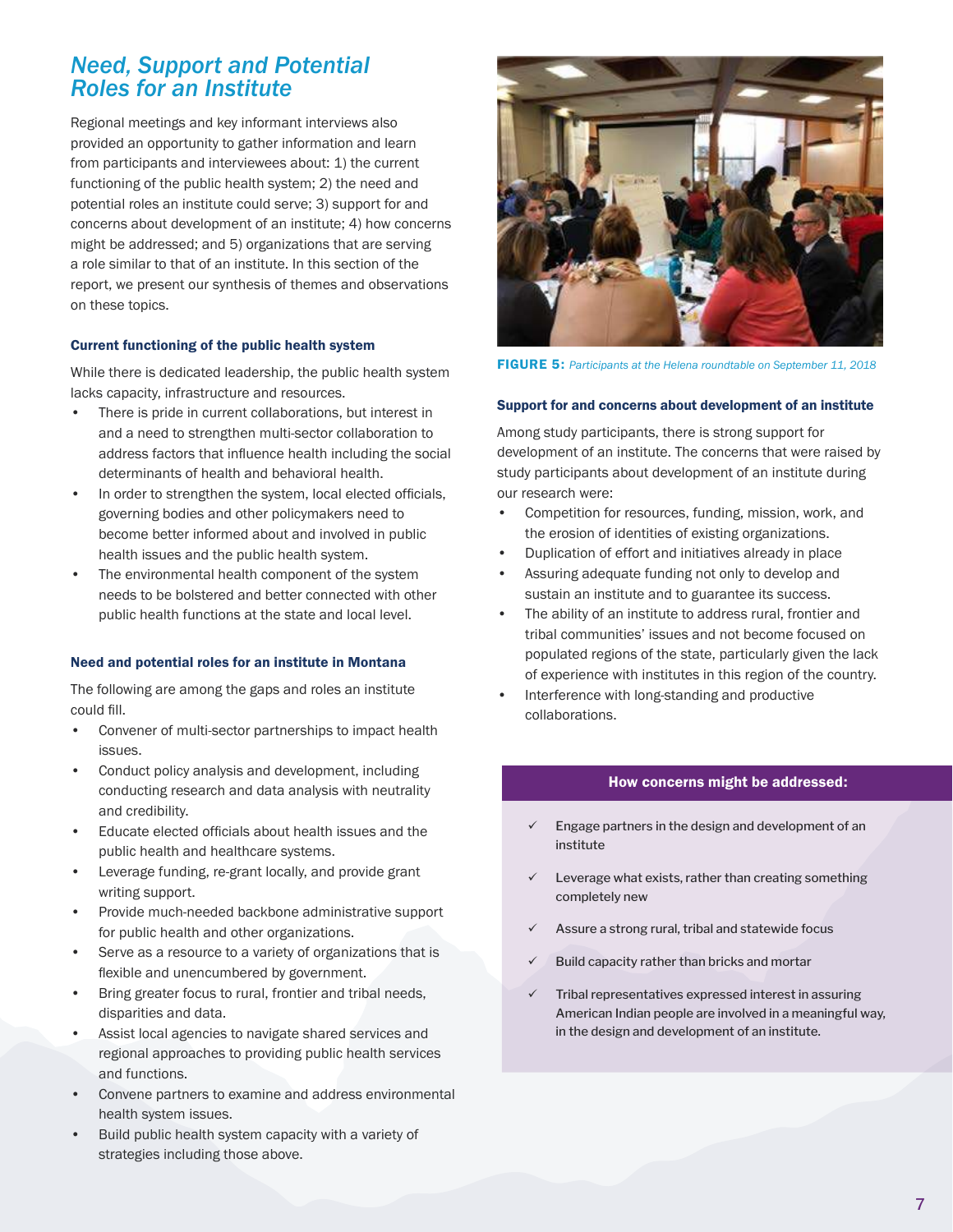These quotes from study participants are provided to help convey themes that emerged in our research.

- "Having something of this nature [an institute] would allow us to collaborate with other organizations to work on larger scope projects and to go after more significant amounts of funding, as in the million-dollar range. This type of organization could help coalesce multiple partners to solve a significant problem."
- "This is a place where new efforts could be seeded, explored and developed. An institute could also bring the whole state together around a unified public health agenda."
- "We support each other in Montana. We wouldn't want something that tried to take over but would want something supportive of the infrastructure that already exists."
- "The only way it would work is if an institute had someone on the ground doing the gopher work, helping us get things done. At the end of the day in rural communities, you just have to do it yourself at the local level."

#### Organizations serving roles similar to an institute

The Montana Healthcare Foundation, Office of Rural Health/ Area Health Education Centers/Rural Health Initiative and public health advocacy organizations were those most often identified to the consultants as organizations serving in roles similar to ones a public health institute might serve. The consultant team interviewed leaders from these organizations and conducted a full analysis of the capacities of the three public health advocacy organizations, MPHA, AMPHO and MEHA (outlined later in this report). It is our assessment that while the functions of these organizations match some of the roles and services a public health institute provides, they do not have a mission or structure that is consistent with the model. These organizations would need to fundamentally change their missions and structures to serve in a flexible and multisector capacity-building role throughout Montana. In the case of the Montana Healthcare Foundation, the structural requirements of how foundations function, particularly in regard to funding and fiscal management, prevent them from serving as the public health institute. It is critical that a public health institute have a structure that is nimble and entrepreneurial in its approach to leveraging funding. MHCF as currently structured, could not provide that capacity. They are not alone; many private foundations in other states have explored the potential of serving as a public health institute, but also acknowledged that their mission and structure are not the right fit. Many of them supported the development of an independent non-profit entity to support these functions. An example is shared in the next section of the Kansas Health Foundation creating the Kansas Health Institute.

*"The politics and how others can feel connected to an institute must be thought about strategically. Partners really need to be brought in and made to feel like they are part of the design of it, or it will step on turf. It somehow needs to leverage what exists in Montana."*

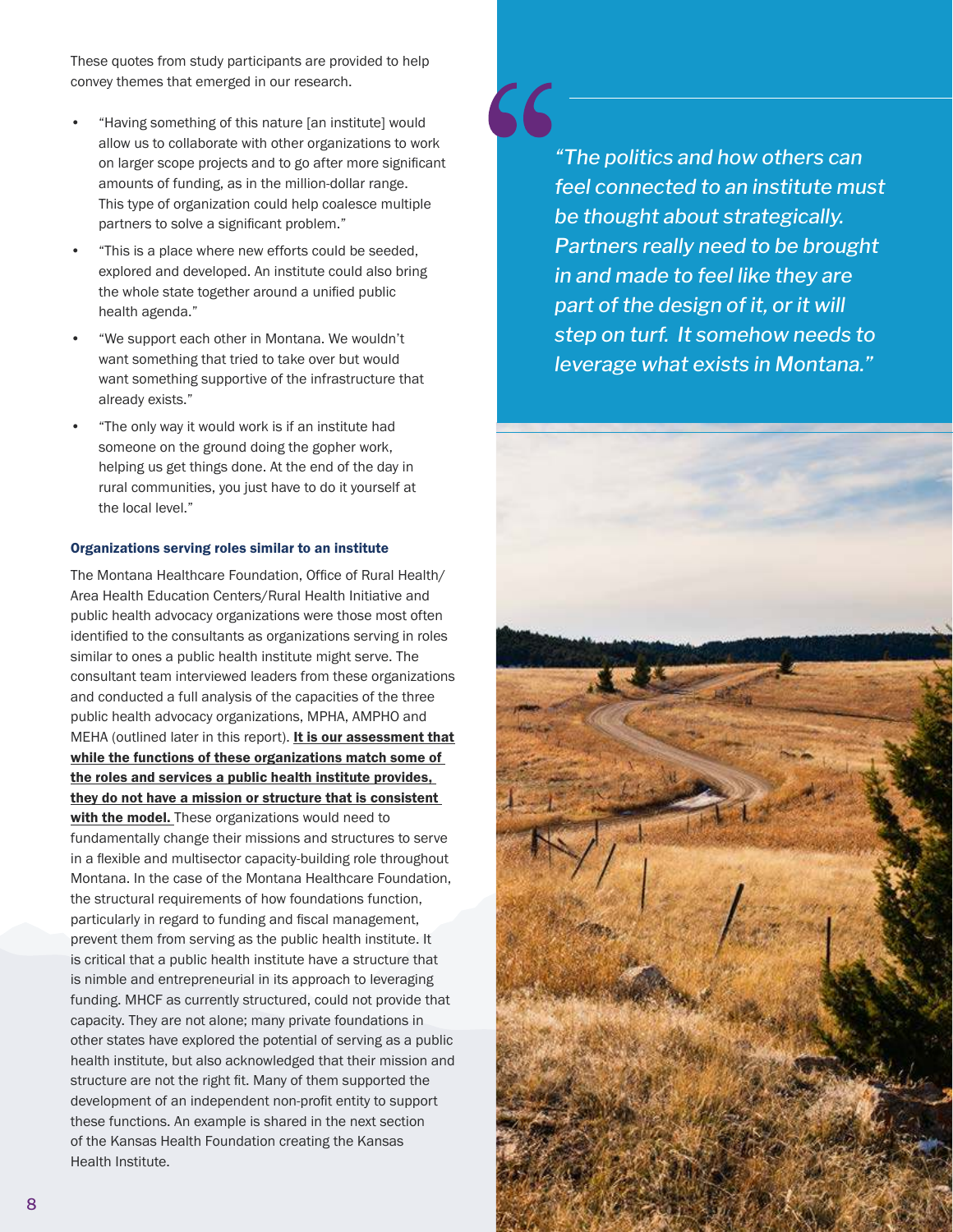## *Potential Models for Rural Capacity Building in Montana: Case Study Examples*

The consultant team identified several examples of public health institutes that have significant initiatives and relationships in rural and frontier communities, including:

- Southwest Center for Health Innovation (SWCHI), located in Silver City, New Mexico
- Kansas Health Institute (KHI), located in Topeka, Kansas

A team of Montana leaders attended site visits in New Mexico and Kansas to learn more about the capacities of these organizations and their potential application in Montana. The site visits were held May 6-9, 2019 and included the following leaders:

- Montana Public Health Association Sue Hansen
- Association of Montana Public Health Officials Hillary Hanson
- Montana Department of Public Health and Human Services- Laura Smith, Deputy Director and Economic Services Branch Manager; Bobbi Perkins, Prevention Bureau Chief, Addictive and Mental Disorders Division; Terry Ray, Public Health Systems Improvement Coordinator, Public Health and Safety Division
- Montana Healthcare Foundation Michele Henson
- Indian Health Service, Billings Area Office LeeAnn Bruised Head
- University of Montana Tony Ward
- Consultants Jane Smilie and Erin Marziale



FIGURE 6: *Site Visit Team with SWCHI Staff*

## *Highlights from the visits*

## NEW MEXICO

- SWCHI was started by Hidalgo Medical Services (HMS), a federally qualified health center. Charlie Alfero, Executive Director of SWCHI, was a key leader in the creation of HMS over 20 years ago and he worked closely with the Board of HMS to support the development of SWCHI. Charlie shared, "We created HMS and the Center to discuss good policy and give a voice for our communities. [For creative solutions for community health] The question isn't can we do this? It's how do we change the rules so we can do it." In the beginning, HMS set aside funding for SWCHI. After three years of core support, SWCHI transitioned to full financial independence from HMS through a mix of grants, contracts and a legislative appropriation accomplished in the 2019 legislative session.
- In 2015, a leader of the New Mexico Public Health Association (NMPHA) was interested in exploring the development of a public health institute for New Mexico. The NMPHA explored becoming an institute itself, but decided it was not a good fit for its mission and capacity. At the time, SWCHI had significant work statewide but was primarily known for its work in the southwestern part of the state. NMPHA asked SWCHI to lead a process to explore the public health institute concept. SWCHI secured a planning grant from the W.K. Kellogg Foundation to develop a statewide leadership group to identify an organization to serve as a public health institute for New Mexico. After a two-year process that engaged many stakeholders and reviewed several organizational options, SWCHI was selected to be the public health institute for New Mexico.
- The New Mexico public health system is centralized. Health councils are the main mechanism at for local public health. A critical role of SWCHI is to streamline and coordinate a voice for policy making and financing for local needs, and to support regional and local infrastructure and capacity building to meet public health needs.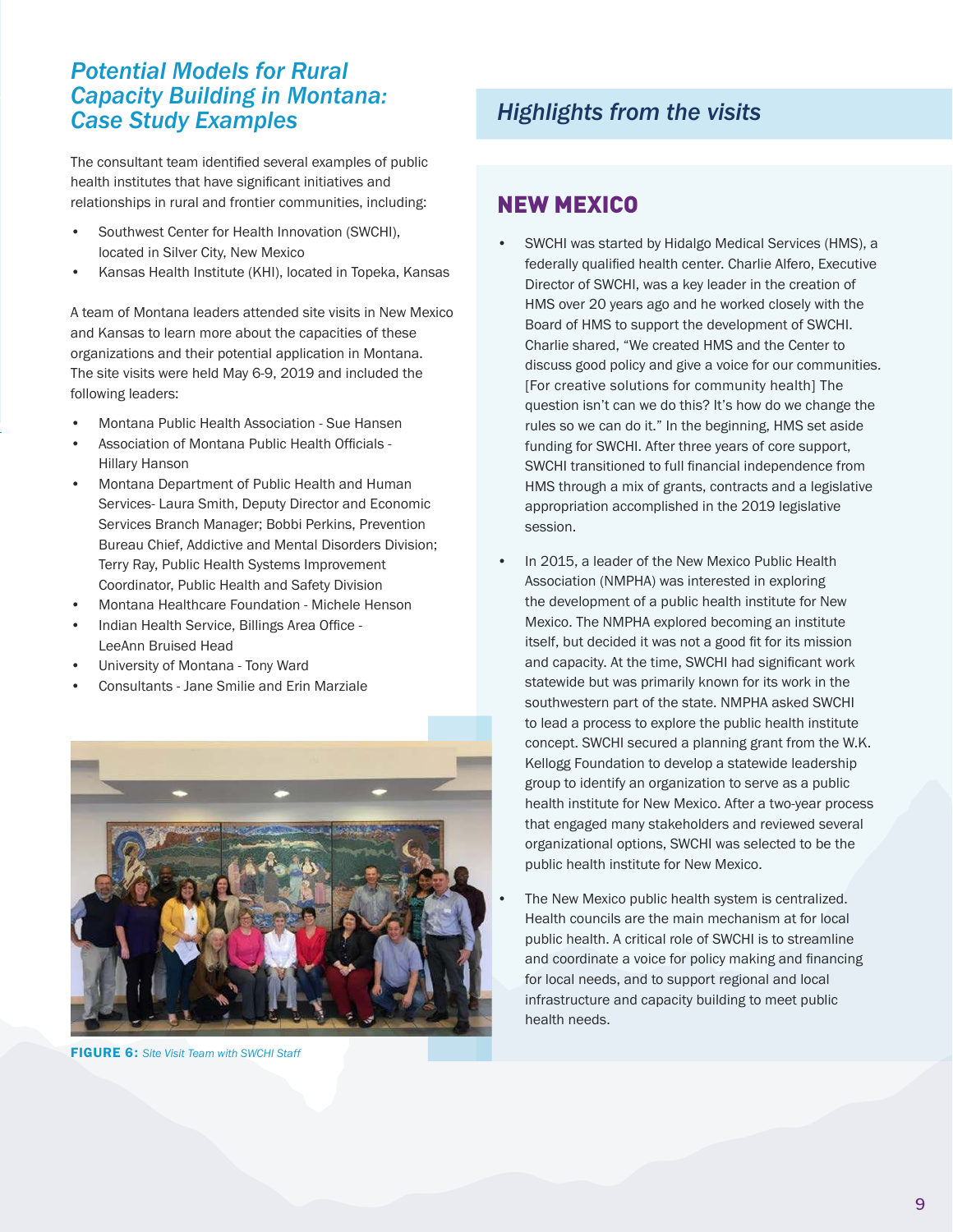## KANSAS

- The Kansas Health Foundation (KHF), created in 1985, recognized that many decisions at the state legislature were being made without credible, unbiased information. The Kansas Health Foundation explored developing its own capacity to be a credible, unbiased source of information but determined that they would need to significantly restructure their mission, location and other core aspects to serve in this role. KHF also explored other existing entities such as universities but determined that they either lacked capacity or were not seen as credible and unbiased. KHF decided to create an independent entity to provide this capacity for the state. KHF committed to be a primary funder as they recognized the need for core funding to protect an unbiased, policy-focused mission which is difficult to accomplish through a financial model that is dependent on short-term grants and contracts. KHF created the Kansas Health Institute (KHI) and provided them with a 10-year grant of \$30 million (\$3 million a year) which has now been renewed twice. KHI develops a strategic plan in collaboration with KHF every three years.
- KHI provides in-depth policy analysis, timely data and expert testimony for over 20 topics each legislative session. The topics are both proactively identified and responsive to immediate legislative requests during the session itself. KHI staff think three years ahead about the research that will be needed for the legislature and attempt to anticipate questions the legislature will have. KHI has a comprehensive strategy for identifying topics which includes:
	- o Hosting an "emerging issues luncheon" with statewide policymakers, key stakeholders and other partners
	- o Groups ask KHI to consider a topic
	- o KHI is diligent in building relationships with policymakers and their staff. Their offices are located directly across the street from the Capitol, and KHI staff regularly participate in-person in meetings, spend time with state health department leaders and attend other partner meetings.
- Secretary Lee Norman of the Kansas Department of Health and Environment shared that KHI is approachable. If the health department needs research on a particular topic, KHI is helpful and neutral. The health department knows they will take a disciplined and scholarly approach with sound data and it will have a distinct Kansas trademark (it's by Kansas, for Kansas). He commented that they are a brain trust with a diversity of experts to aid the state health department.



FIGURE 7: *Site Visit Team with KHI Staff*

The consultant team recommends that a Montana public health institute learn from and utilize the expertise and resources from the SWCHI and KHI in its design and development. These organizations offered ongoing support for Montana and stated there are capacities in Montana that they could learn from, specifically meaningful engagement on the local county level and partnership with tribal communities. The consultant team also recommends that the institute connect with the Colorado Health Institute and Trailhead Institute (also in Colorado) as well as the Georgia Health Policy Center and the Tennessee Institute of Public Health. These NNPHI members have extensive relationships and funding to support rural capacity building in their states and regions. Colorado public health professionals have relationships in Montana and could be a source of regional support.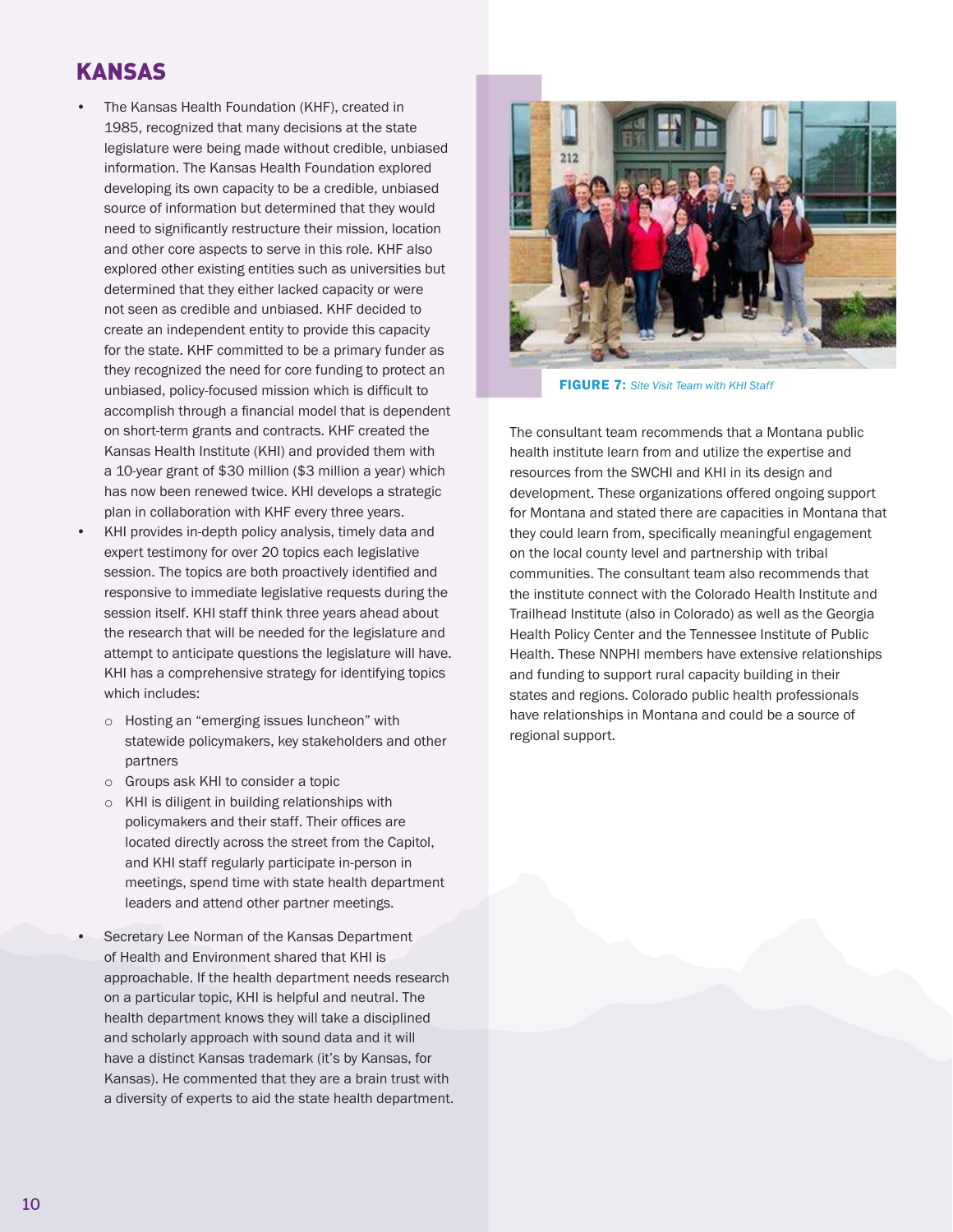## *Financial Feasibility of a Public Health Institute in Montana*

Developing a public health institute is an entrepreneurial enterprise; institutes bring in new resources for population health, rather than compete for existing resources in their states. There are several funding options for a public health institute to serve Montana's public health system capacity and multi-sector collaboration needs. Recommendations for financial feasibility were developed from Module 4 of the *Guide for Developing and Thriving as a Public Health*  Institute,<sup>ix</sup> and the evaluation of the Fostering Emerging Institutes Program with RWJF (2006-2014) which invested significant direct funding for 12 institute start-ups as well as multi-year, relationship-based technical assistance and mentorship. Other data sources for financial feasibility include:

- 2015 and 2017 990s from public health institutes as well as annual reports
- Recent membership applications
- 2012 and 2017 member surveys
- The Bridgespan Group's 2014 profiles of public health institutes

Institute's funding requirements vary depending on organizational maturity, purpose/vision, the local context of public health funding and by capacity or appetite for growth. Ultimately, the financial goal of a public health institute for Montana would be to maintain an annual budget of around \$2,000,000 with a diversity of public and private funders, at least one multi-year project and several initiatives that re-grant to local partners, such as local health departments and community-based organizations. Ideally, the organization will bring in new resources from national, regional and local partners to support the public health priorities of rural, frontier and tribal communities. Successful public health institutes leverage each project to build additional business AND grow the infrastructure of the organization (e.g. if an opioid overdose prevention program has robust communications support, hire skilled communications staff with an eye towards sharing capacity with other organizations and advancing the overall organizational communications needs). Successful institutes have a mix of project funding with the following characteristics.

1. Multi-year project initiatives - many public health institutes built their capacity through grant programs that spanned three to five years.

2. Diversity of funders - Successful institutes have a mix of at least two or more public and private funding sources, including state or local government contracts, private philanthropic grants, national federal funding, etc. Many institutes are now advancing fee-for-service

initiatives that build in loaded hourly rates and provide a modest "profit" margin. Fee-for-service work requires estimating costs for services that can be challenging to estimate, such as facilitation, meeting planning, communications, etc. NNPHI can offer some national benchmarking, but a Montana institute will need to conduct its own in-state benchmarking as well.

3. Diverse funding vehicles - Many institutes have had success securing multi-year Indefinite Delivery, Indefinite Quantity (IDIQ) mechanisms, cooperative agreements, master contracts and other contracting vehicles that allow for multiple projects.

Other institute sustainability strategies could include the following:

• Develop umbrella or backbone model of support for other organizations - One of the themes in our research that is shared in the "Study Findings" section of this report, was the need for capacity support for smaller organizations, including health departments, Montana's non-profit public health organizations, and community-based entities. A Montana institute could offer administrative and operational support for smaller entities and charge a modest management fee for these services.

• Multi-year contracting vehicle with the state health department and other government

agencies - As mentioned above, many institutes support their sustainability through long-term, contracting relationships with state or local health departments. Some have contracted for coordination of implementation of all or some components of the state health improvement plan. For example, the Illinois Public Health Institute (IPHI) is the home of the Illinois Alliance to Prevent Obesity, which was created in response to the recommendations of the State Health Improvement Plan. The Alliance leads both a short-term and longterm policy agenda, supports five workgroups, and coordinates over 140 organizations across the state that are part of the State Obesity Action Roadmap. IPHI uses a collective impact model and ensures inclusion of multisector partners, as well as qualitative and quantitative evaluation of the effort. Others have contracted to implement statewide public health initiatives, providing services such as hiring on behalf of an agency for technical and program expertise, providing support for sub-award/contracting agreements with communitybased organizations and other partners on behalf of the government, and providing infrastructure needs such as communications, IT and developing relevant trainings for agency needs.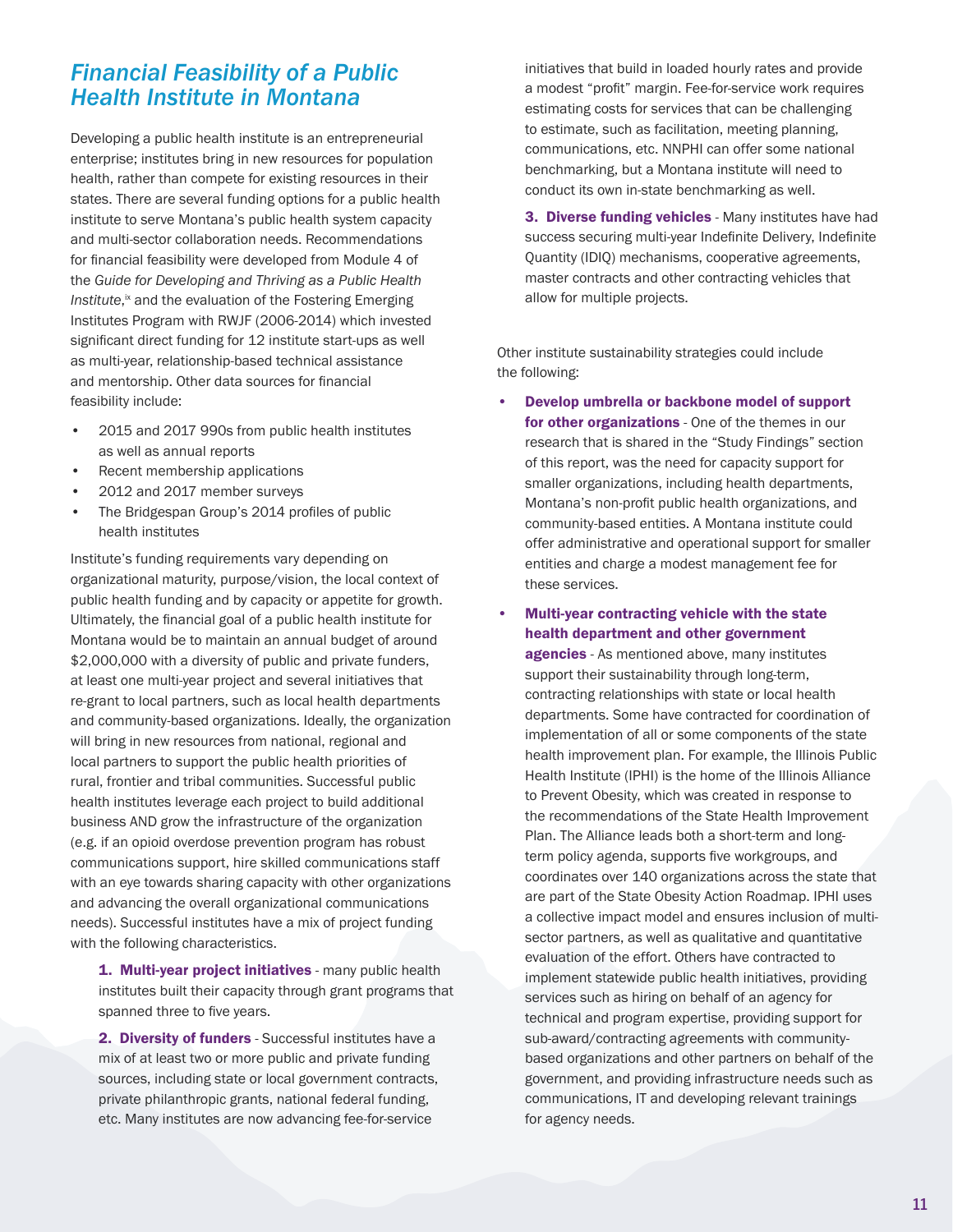- Core support from philanthropic partnership KHI, Colorado Health Institute, Health Policy Institute of Ohio and the Center for Mississippi Health Policy all have core organizational support from one or more statebased foundations that are committed to the mission of the organization. For some, like Colorado or Ohio, this is a mix of five to eight funders that provide \$50,000- \$250,000 a year to support the mission of the institute. Again, for KHI this is approximately \$3,000,000 a year from the Kansas Health Foundation.
- Fee for service contracts on key public health competencies - Several institutes are national leaders in key competencies such as accreditation and quality improvement, conducting health impact assessments, training community health workers, and many other areas.

Additional guidance on financial feasibility can be found in the "Recommendations" section of this report. NNPHI recommends start-up funding for a public health institute in Montana at a minimum of \$750,000 each year for three years. These funds would be a hybrid of core organizational support that would cover limited salary (full-time executive director), limited benefits, some direct costs such as equipment, teleconferencing, office supplies, rent and some contractual costs for administrative, communications and technical expertise as well as some direct programmatic work with deliverables. Ideally, this would be a mix of funding from public and private sources in the state such as the MHCF, Headwaters Health Foundation, a hospital or health care system such as Billings Clinic, and the DPHHS. Given the unique challenges of starting a public health institute in a large rural state, it is recommended that the public health institute for Montana utilize an administrative home or incubating organization for the first three to five years and share resources with other organizations such as office space, contracting for some staffing, etc.

## *Review of Montana Non-profit Public Health Organizations*

The consultant team reviewed capacities, services, strategic objectives and funding for Montana Public Health Association (MPHA), Association of Montana Public Health Officials (AMPHO) and Montana Environmental Health Association (MEHA), the non-profit public health organizations in Montana. Specifically, we examined 990 financial information publicly available and as provided by each organization; websites, strategic plans and other key documents; policy and funding accomplishments; and partnerships and collaborations. We interviewed two leaders from each organization, created detailed organizational

profiles and a comparative analysis of the organizations (Table 4 below). On March 13, 2019, we presented the results of our research to the MHCF-convened Public Health Systems Working Group and gathered information from leaders to assist in formulating our recommendations for strengthening these organizations. In this section, we present our synthesis of themes and observations. feasibility include:

- While these organizations have dedicated leadership, each has limited funding and core capacity and therefore, limited ability to impact public health policy, programming and funding.
- There is considerable alignment in strategic priorities with all three organizations providing workforce development and training activities and advocating for effective public health policies. While relationships among them are generally good, there is interest in and a need to create even greater alignment.
- There is significant collaboration among the organizations with a joint legislative effort every other year and an MPHA/MEHA conference annually, at which AMPHO also holds a membership meeting.
- There is overlap among the membership of the three organizations, but each has a somewhat different core constituency – MPHA membership includes any public health worker; AMPHO members are health department directors/health officers; MEHA members are environmental health professionals.
- AMPHO was created to strengthen the ability of the public health system to impact policy and to create a venue for a more formal relationship among local public health agencies and the DPHHS. It is unique among the three with its 501(c)(6) tax exempt status which allows more leeway for political activity than if it were a 501(c) (3). This also makes it more heavily dependent on membership for revenue, since it is not able to accept charitable contributions and is less likely to receive foundation grant funding. In contrast, MPHA and MEHA have 501(c)(3) tax exempt status, with the ability to accept charitable contributions and foundation grants, but also placing some limitations on political activity.
- There is a perception that MPHA and AMPHO are somewhat redundant in the services and capacities they provide to public health agencies and professionals. There is a need for clarification of these roles.
- To impact public health policy and build capacity, these organizations need to strengthen relationships among themselves, their memberships, their local elected officials and the associations of those elected officials.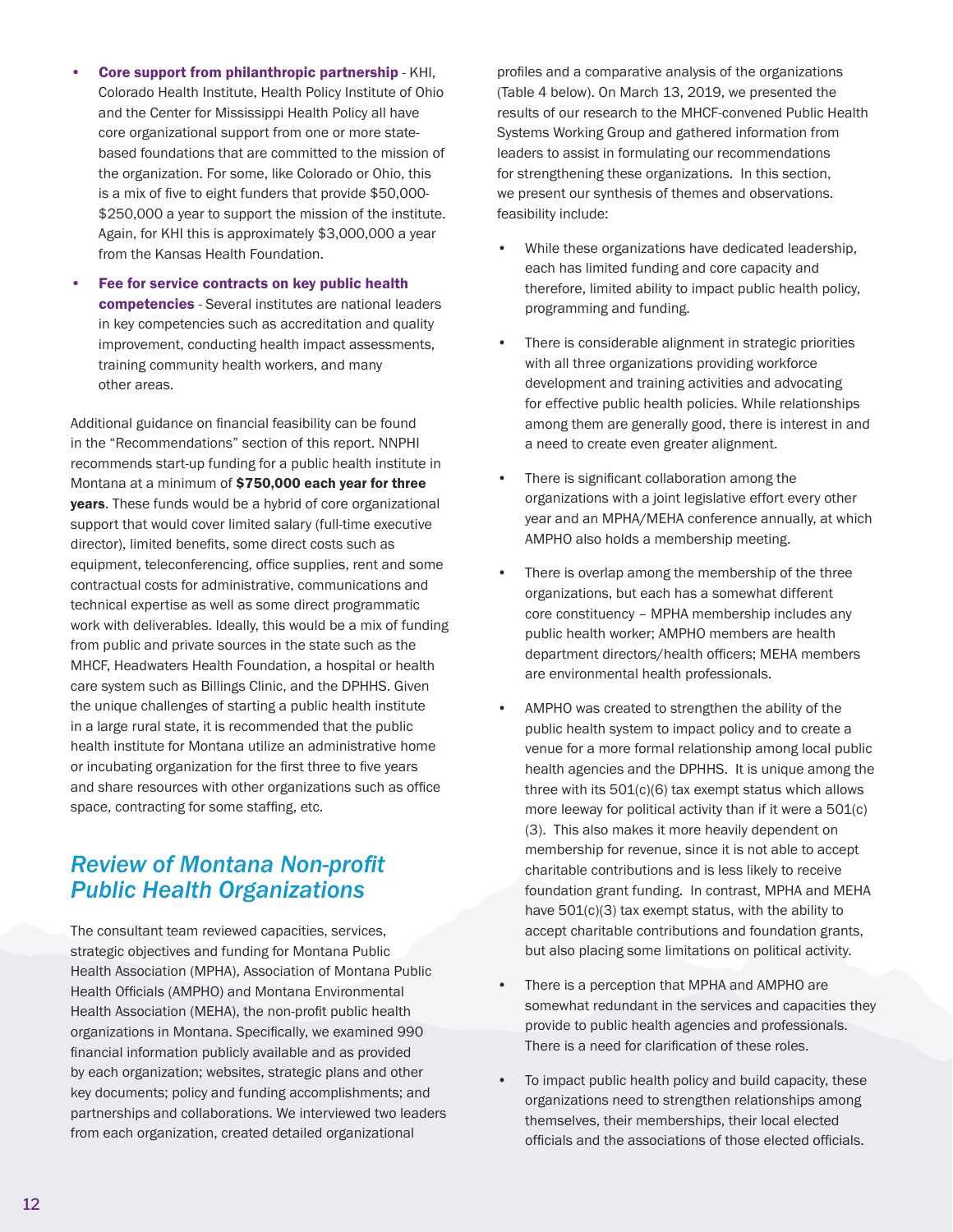- Organization leaders want to better support the needs of rural and frontier members given the challenge of providing services efficiently in sparsely populated areas and delivering training when staffing is minimal.
- The environmental health system is strained. Montana has sanitarian shortages and no accredited academic program. Leaders have challenges in working with the Board of Sanitarians and County Attorneys and need to strengthen relationships with Department of Environmental Quality. As well, in some locations environmental health is disconnected from other public health functions.
- Organization leaders want to and need to expand multisector work in order to address behavioral health, the social determinants of health and adverse childhood experiences, but lack the capacity to do so.

These quotes from MPHA, AMPHO and MEHA leaders are provided to help convey themes from our research:

- "There's drive, motivation and talent [among members] but no time."
- "We are ready to think outside of the box but need capacity to do it."
- "It is not easy to find people who will work on advocacy. People lack confidence to step up and lead."
- "How do we train the workforce if they can't ever leave the office?"
- "Any entity that can draw the partners together and help all three organizations would only be a good thing."
- "Regionalizing might be part of the answer, and an institute could push it. If the state pushed it, it wouldn't work. Things need to boil up from the bottom a bit."
- "An institute could come from a place of authority and can show elected officials what public health should look like. It could help with elected officials, but we wouldn't them to step in the middle."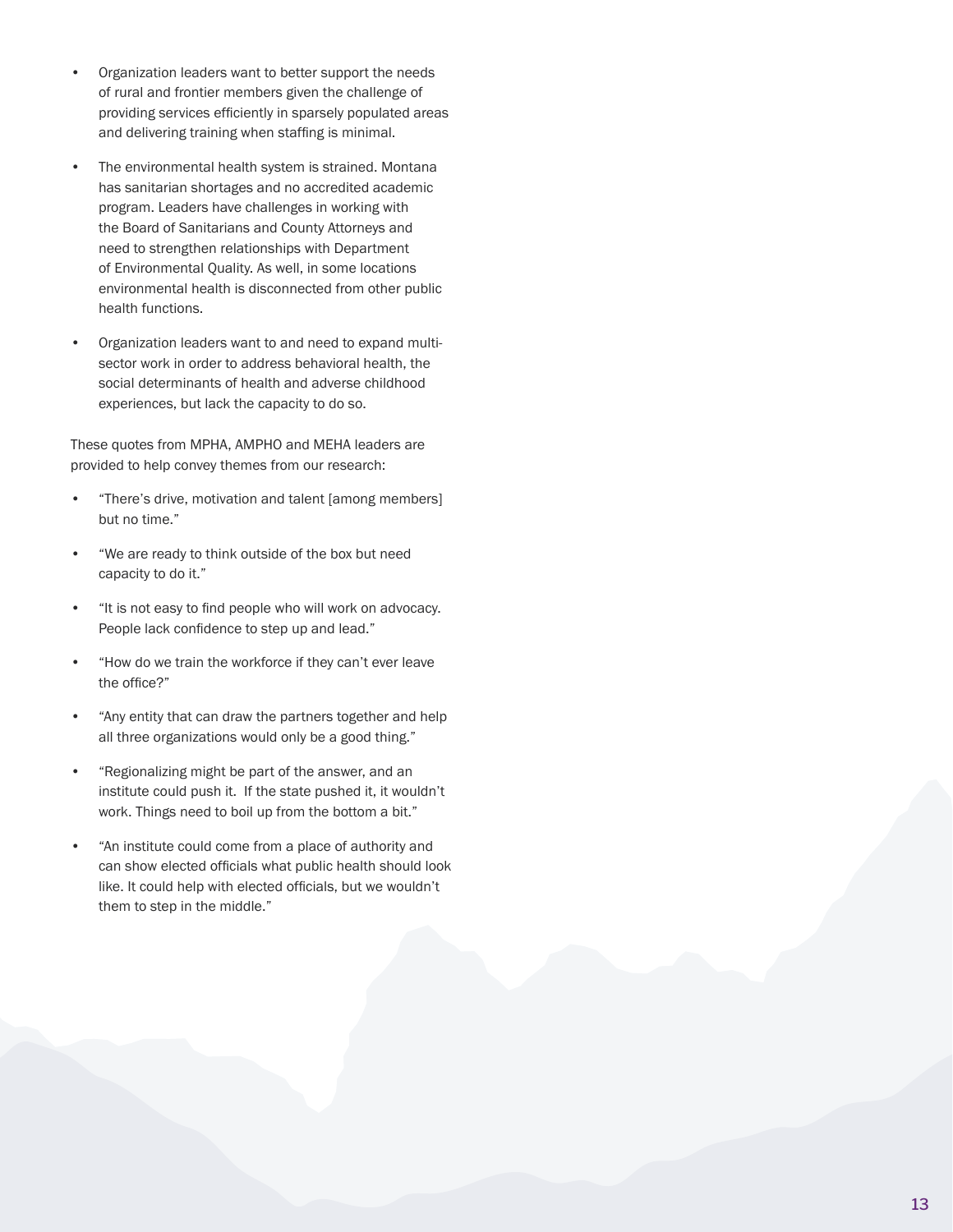## Table 3. Comparative Analysis of Montana Health Non-Profit Organizations

|                                                                 | <b>MPHA</b>                                                                                                                                                             | <b>AMPHO</b>                                                                                                                                                                                                                                 | <b>MEHA</b>                                                                                                                                                                           |
|-----------------------------------------------------------------|-------------------------------------------------------------------------------------------------------------------------------------------------------------------------|----------------------------------------------------------------------------------------------------------------------------------------------------------------------------------------------------------------------------------------------|---------------------------------------------------------------------------------------------------------------------------------------------------------------------------------------|
| <b>Mission</b>                                                  | MPHA is a diverse<br>$\bullet$<br>organization seeking<br>optimal health and working<br>to shape public health<br>policy for all Montanans.                             | To lead and advocate for<br>$\bullet$<br>effective policies, programs<br>and local public health<br>systems.                                                                                                                                 | To maintain and<br>$\bullet$<br>improve the standards<br>of performance for<br>professionals in the field<br>of environmental health<br>in Montana through<br>education and outreach. |
| <b>Primary focus</b><br>of activity and<br>partnerships         | Public health (PH)<br>$\bullet$<br>workforce development,<br>networking and recognition<br>Advocacy on a broad array<br>$\bullet$<br>of PH policy and funding<br>issues | Advocacy and lobbying on<br>a broad array of PH policy<br>and funding issues<br>Leadership development<br>$\bullet$                                                                                                                          | Environmental health (EH)<br>$\bullet$<br>workforce development<br>Advocacy on EH policy and<br>funding issues                                                                        |
| <b>Membership size</b><br>and composition                       | 309 PH professionals<br>$\bullet$<br>and students from<br>many disciplines; no<br>organizational members                                                                | 40 local health department<br>$\bullet$<br>directors/health officers                                                                                                                                                                         | 107 EH professionals,<br>$\bullet$<br>students, retirees; no<br>organizational members                                                                                                |
| <b>Management</b><br>and staffing                               | .5 FTE Executive Director<br>$\bullet$<br>employed by MPHA<br>Use the services of an<br>accountant for tax prep<br>and oversight                                        | .5 FTE Executive Director<br>$\bullet$<br>contracted through<br>association management/<br>government relations firm<br>Bookkeeping and tax prep<br>$\bullet$<br>are done internally as part<br>of the contract; accountant<br>prepares 990s | All volunteer<br>$\bullet$                                                                                                                                                            |
| <b>Tax Exempt Status</b>                                        | 501(c)(3)<br>$\bullet$                                                                                                                                                  | 501(c)(6)<br>$\bullet$                                                                                                                                                                                                                       | 501(c)(3)<br>$\bullet$                                                                                                                                                                |
| <b>Board composition</b><br>and representation<br>of membership | Combination of officers<br>$\bullet$<br>and regional positions,<br>tribal position<br>Provides geographical<br>$\bullet$<br>representation                              | Combination of officers<br>$\bullet$<br>and positions based on the<br>population of jurisdiction,<br>plus tribal positions<br>(never filled)<br>Provides representation<br>$\bullet$<br>from urban, rural and<br>frontier counties           | Combination of officers and<br>$\bullet$<br>directors at large<br>The structure is not<br>$\bullet$<br>based on geographical<br>representation or size/type<br>of jurisdiction        |
| <b>Major sources</b><br>of revenue                              | Conference fees,<br>$\bullet$<br>sponsorships and exhibits<br><b>Dues</b><br>$\bullet$<br>Grants for capacity building<br>and training                                  | <b>Dues</b><br>Contracts for lobbying and<br>leadership development                                                                                                                                                                          | Dues                                                                                                                                                                                  |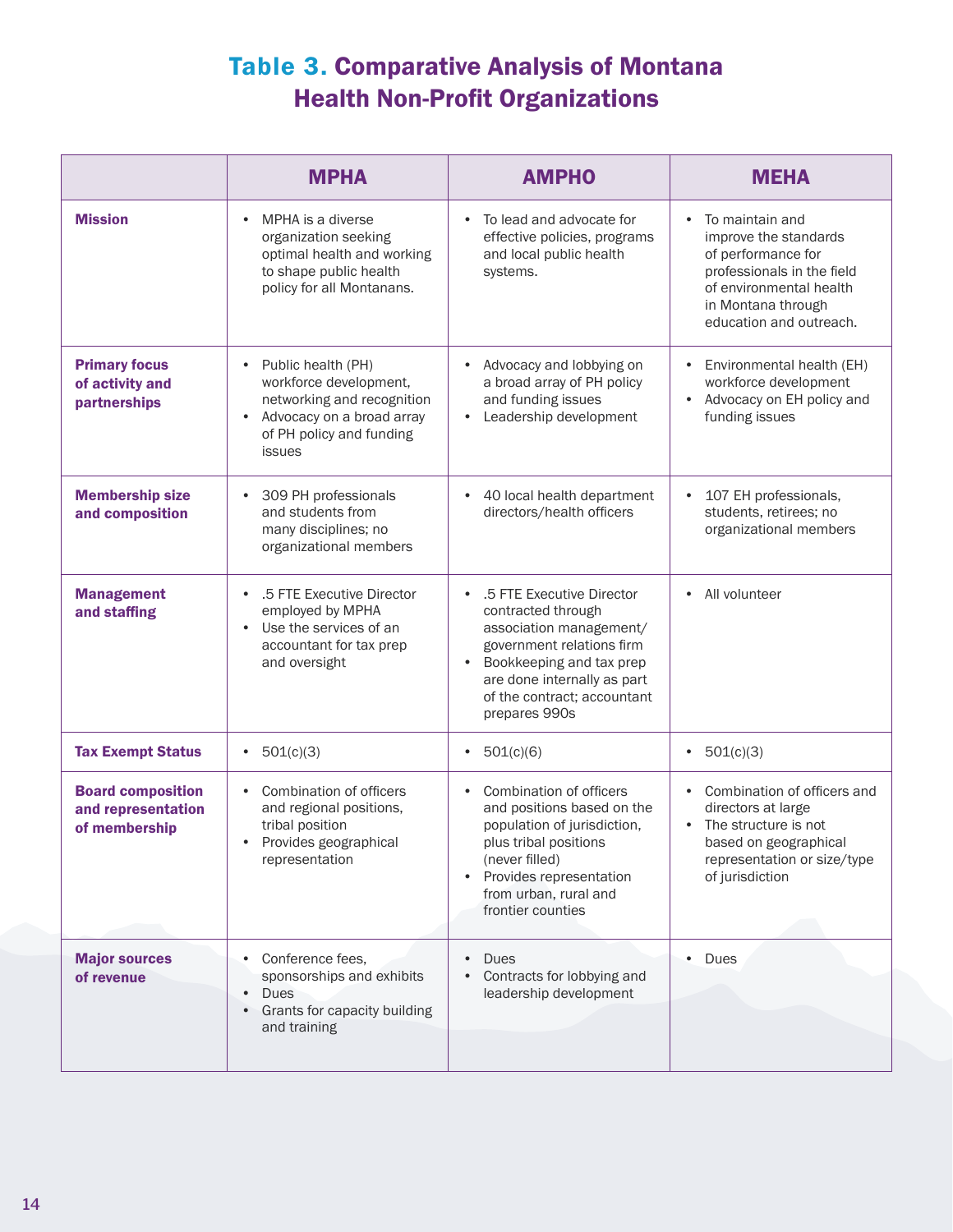|                                                                     | <b>MPHA</b>                                                                                                                                                                                                                                                                      | <b>AMPHO</b>                                                                                                                                                                                     | MEHA                                                                           |
|---------------------------------------------------------------------|----------------------------------------------------------------------------------------------------------------------------------------------------------------------------------------------------------------------------------------------------------------------------------|--------------------------------------------------------------------------------------------------------------------------------------------------------------------------------------------------|--------------------------------------------------------------------------------|
| <b>Financial</b><br>information for<br>most recent<br>year provided | <b>Fiscal Year Ending</b><br>$\bullet$<br>June 30, 2018                                                                                                                                                                                                                          | Calendar Year to Date -<br>$\bullet$<br>December 18, 2018                                                                                                                                        | <b>Fiscal Year Ending</b><br>$\bullet$<br>June 30, 2018                        |
| <b>Revenue</b>                                                      | \$97,814<br>$\bullet$                                                                                                                                                                                                                                                            | \$56,203<br>$\bullet$                                                                                                                                                                            | \$20,757<br>$\bullet$                                                          |
| <b>Expenses</b>                                                     | \$86,478<br>$\bullet$                                                                                                                                                                                                                                                            | \$49,687<br>$\bullet$<br>(Fiscal Yr. ending 6/30/18)                                                                                                                                             | \$13,083<br>$\bullet$                                                          |
| <b>Net assets</b>                                                   | \$53,768<br>$\bullet$                                                                                                                                                                                                                                                            | \$78,593<br>$\bullet$                                                                                                                                                                            | \$24.287<br>$\bullet$                                                          |
| <b>Focus of</b><br>partnerships                                     | Other PH organizations<br>State agencies<br>Academic partners<br>$\bullet$                                                                                                                                                                                                       | Other PH organizations<br>$\bullet$<br>State agencies<br>$\bullet$<br>Other health leadership<br>$\bullet$<br>groups                                                                             | Other PH organizations<br>State agencies<br>$\bullet$<br>Academic partners     |
| <b>Major current</b><br>contracting/grant<br>relationships          | Provide funding to AMPHO<br>$\bullet$<br>to hire a lobbyist on<br>their behalf<br>MOA with UM and PHSD for<br>$\bullet$<br>practicum placements<br>Grant from MHCF for online<br>$\bullet$<br>public health training<br>modules, MPHA will hire a<br>consultant to lead the work | Hire lobbyist through<br>$\bullet$<br>another firm on behalf of<br>MEHA and MPHA<br>Contract with DPHHS for<br>$\bullet$<br>leadership development<br>and subcontract to provide<br>the services | Provide funding to AMPHO<br>$\bullet$<br>to hire a lobbyist on<br>their behalf |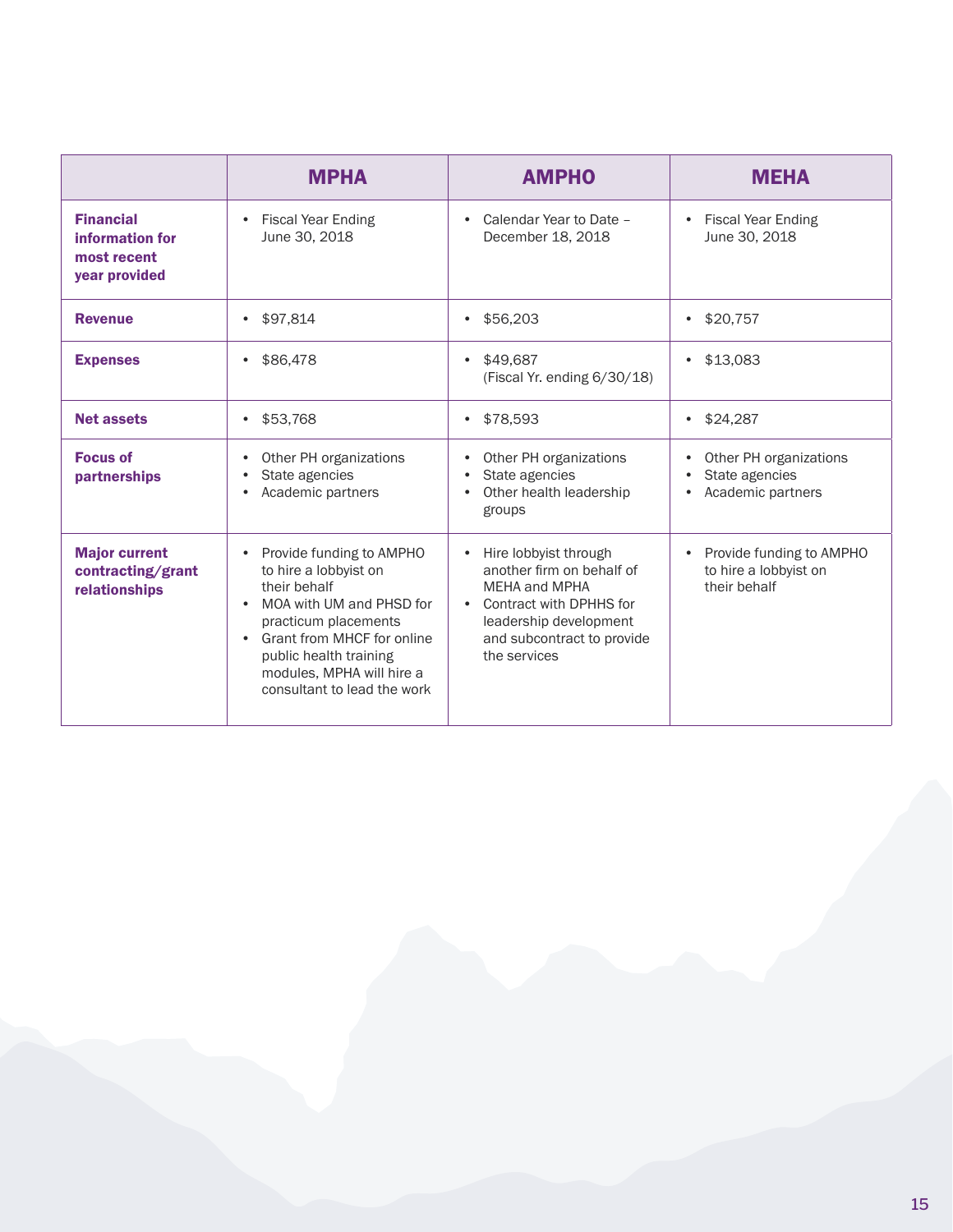## RECOMMENDATIONS

## *Recommendation 1: Develop an institute to support the public health system and invest in strategies that demonstrate value to rural, frontier and tribal communities*

The public health institute model is feasible and a good fit for the state, given the gaps in capacity identify in this study and the interest in increasing new, innovative resources for health expressed by participants in the study. There is not another existing entity in the state that can serve as a public health institute. A majority of Montana leadership that participated in the study expressed strong interest in the PHI model and a commitment to support the design and development of an entity. Further, several leaders expressed tangible project and partnership ideas that an institute could support that do not currently exist in the state.

### 1a. Create a design team to develop the mission, vision and strategic plan for the institute

As shared above, there are several leaders in Montana that are passionate about the utility of a PHI. These leaders should form a design team to design a framework for the PHI and guide the development of a formal mission and vision, anticipating that the institute will become a full 501(c)(3) within three to five years. Leaders should represent a cross-section of the public health system, including environmental health and rural, frontier and American Indian representation. The consultant team identified PHIs in New Mexico, Kansas and Colorado as excellent models of capacity building that could inform this work in Montana.

## 1b. Incubate the institute within the Montana Healthcare Foundation, utilizing the infrastructure, expertise and guidance of the foundation

Successful public health institutes are typically incubated by an existing organization to support their initial start-up and financing while they develop the entrepreneurial muscle to bring in new resources and establish independence. The MHCF was identified as one of three organizations in the state that has an active role increasing capacity for the public health system. MHCF has excellent relationships and is well respected in the state of Montana, however it cannot be the public health institute itself. By nature of being a foundation, it is not positioned to support flexible leveraging of resources or comprehensively engage in the roles identified through the study. The consultants recommend that MHCF incubate the institute for a period of three to five years, providing core operating support and establishing a separate 501(c)(3) that will eventually become independent.

### 1c. Develop a detailed plan for long term financing

Successful public health institutes have diverse sources of funding; multi-year funding; and two or more funders such as the federal government and a national foundation. They also re-grant funds to other partners, such as local health departments and community-based organizations. The consultants recommend that the leadership (both Board and Executive Director/CEO) of the institute aggressively engage in entrepreneurial activities to build new lines of business that increase resources for health in the state of Montana, rather than compete for the scarce resources that already exist. The long-term financing strategy should include robust proposal development with multi-sector partners, with a special focus on support for rural, frontier and tribal communities.

## *Recommendation 2: Complete a process to reach a conclusion about realignment of the public health organizations (MPHA, AMPHO, MEHA)*

Our research highlighted dedicated leadership but low funding and organizational capacity among the non-profit public health organizations in Montana (MPHA, MEHA, AMPHO), and the impressive impact of the organizations, despite these capacity challenges. The leadership of these organizations have used strong relationships and intensive collaboration to deliver a range of services and are particularly proud of their joint annual conference and joint legislative efforts. Preserving these while moving forward will be of paramount importance.

Public health leaders have articulated the goal of better aligning priorities among the three organizations in order to strengthen the public health system, implement effective public health policies and programs, and improve the health of Montanans. Additional goals for realignment of the organization identified in our research include to: realize efficiencies; build capacity; strengthen partnerships; and increase influence. To achieve these goals, we recommend the organizations explore a range of options from specific activities to improve coordination to consolidation — to potentially achieve efficiencies and economies of scale, stabilize the organizations during upcoming changes in leadership and continue to build capacity. We present three options below, recognizing it is not possible to articulate the full range of options.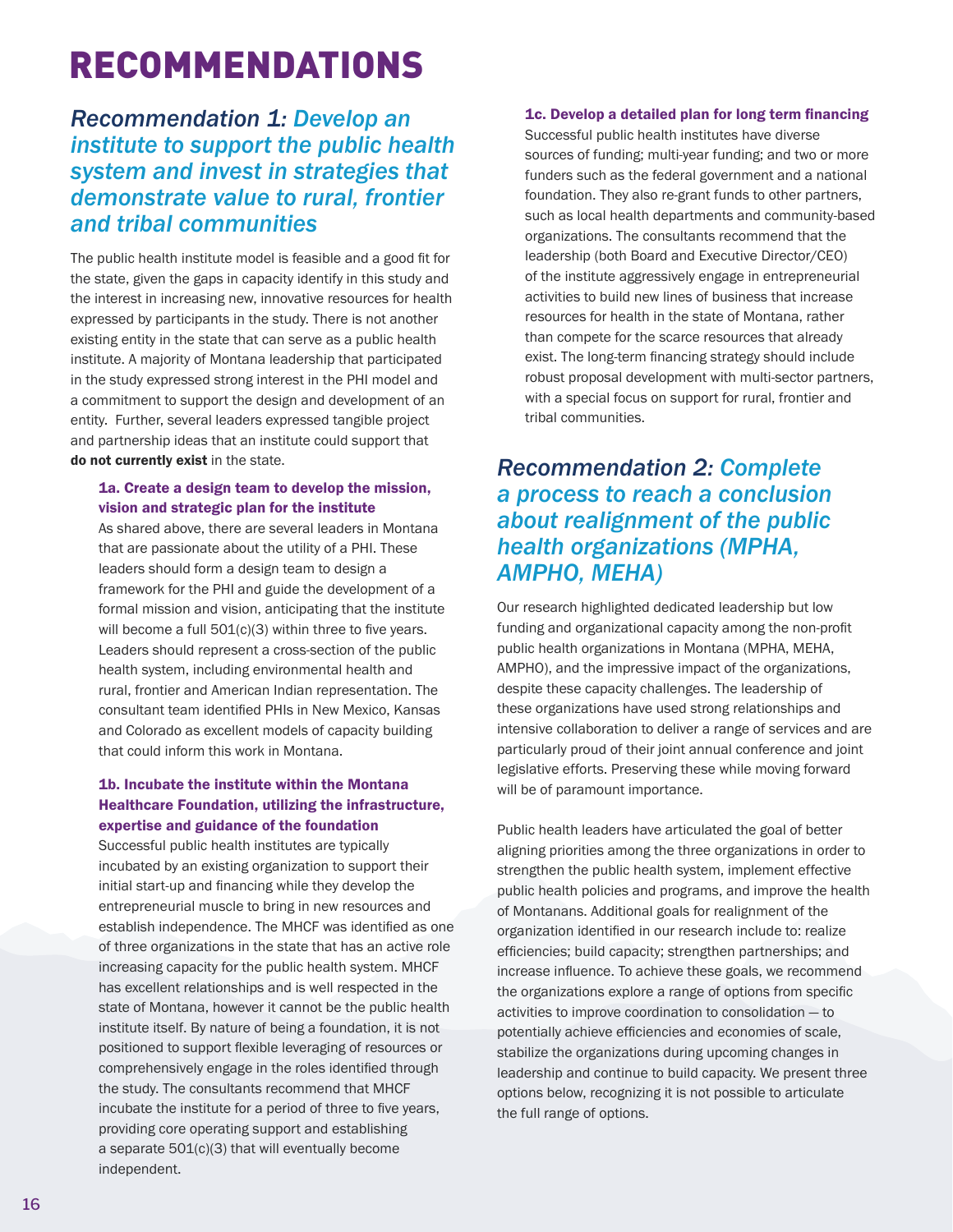The consultant team recommends organization leaders take advantage of the momentum that has been created with this study, as well as the planned, upcoming retirement of one association ED. To that end, we have outlined a meeting strategy for the organizations from July 1 through December 31, 2019 (see "Blueprint for Moving Forward" section of this report) to determine a realignment strategy. The consultant team identified three states, Colorado, Ohio and Vermont, that are models of strong collaboration among public health organizations. The meeting strategy will include learning exchanges with these states and a process for determining the optimal structure moving forward.

### Option 1: Create a structure to improve coordination and communication

- Maintain three organizations and create a structure and calendar for regular convening of the leadership of the three organizations (consider officers and EDs). Formalize the structure with a memorandum of understanding (MOU).
- Take advantage of existing meetings such as the annual conference or Summer Institute to meet.
- Align strategic plans or create a joint plan
- Clarify and document in writing, the roles and responsibilities of each organization.
- Develop joint communications to the memberships of all three organizations that stress collaboration and mutual support among them. Consider a joint newsletter.
- Explore opportunities for sharing, including hiring shared staff, co-location, jointly funding initiatives and more.
- Continue the dialogue about how best to restructure and/or better coordinate the organizations to create economies of scale and efficiencies while building capacity.
- Partner with other health leadership groups, increase visibility of public health and have influence.

### Option 2: Hire one full-time executive director to serve three separate organizations.

- Hire an executive director but maintain each organization's unique identity and tax-exempt status.
- Structure strong board collaboration and coordination, as well as staffing with a MOU or joint management agreement (JMA). Avoid competing priorities that could potentially make the ED position unsuccessful.
- Create a set of shared strategic priorities, potentially a joint strategic plan, and clarify the role of each organization in implementing the shared priorities.
- The ED would be responsible for all administrative functions, coordinating leadership and governance, strategic planning, communication with memberships,

overseeing contractors and reducing duplication of effort. Consider a joint newsletter.

- Contract for annual conference planning services, biennial legislative lobbying and for implementing specific initiatives of the organizations.
- Leverage all possible alignment and efficiencies.
- A similar alternative would be to contract for ED and administrative services under an umbrella organization. This is a potential function that an institute could serve.

#### Option 3: Merge the three organizations into one

- The organizations could consolidate or subsume into an existing organization and create a structure to preserve the unique roles of each. For example, there could be "sections" for the various types of professionals that were previously members of one or another of the organizations (i.e., lead local public health officials, environmental health professionals).
- A single strategic plan could articulate goals, objectives and strategies that address the needs of the various membership sections.
- Hire a single ED to be responsible for all administrative functions, coordinating leadership, and governance, strategic planning, communication with members and overseeing contractors.
- Contract for annual conference planning services, biennial legislative lobbying and for implementing specific initiatives of the organizations.
- Leverage all possible alignment and efficiencies.
- A merger could involve creation of a new organization or subsuming all of them into one of the existing organizations. Consideration would need to be given to assure political activity is not limited by a particular taxexempt status.

## *Recommendation 3: Strengthen relationships of the non-profit public health organizations with local elected officials, their associations and key health leadership groups*

To impact public health policy and programming, the organizations should first prioritize strengthening relationships within the governmental public health system: County Commissioners; Boards of Health; and statewide associations of local elected officials. Next, MPHA, AMPHO and MEHA should develop a strategy for partner engagement that includes outreach to the following key partners: Montana Primary Care Association; Montana Hospital Association; Behavioral Health Alliance of Montana; Tribal Health Leaders; and Montana Medical Association.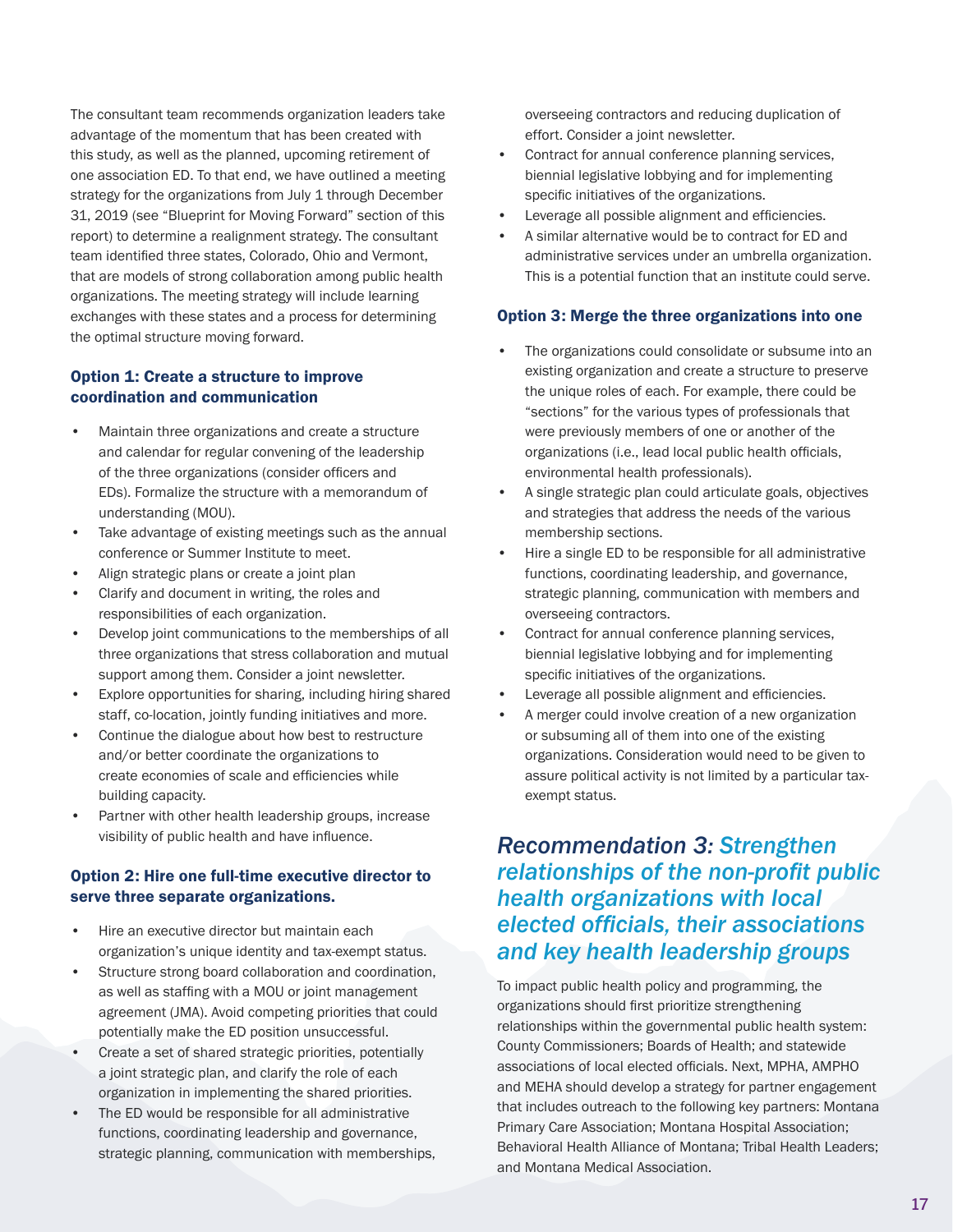# BLUEPRINT FOR MOVING FORWARD

The consultant team recommends the following next steps to support the development of a public health institute.

| <b>PHI DEVELOPMENT NEXT STEPS</b>                                                                                                                                                                                                                                                                                                                                                                                                                                                                                                |                                                                                                                      |                                         |                                                                                                                                                                                                                                                                                                    |
|----------------------------------------------------------------------------------------------------------------------------------------------------------------------------------------------------------------------------------------------------------------------------------------------------------------------------------------------------------------------------------------------------------------------------------------------------------------------------------------------------------------------------------|----------------------------------------------------------------------------------------------------------------------|-----------------------------------------|----------------------------------------------------------------------------------------------------------------------------------------------------------------------------------------------------------------------------------------------------------------------------------------------------|
| <b>Activity</b>                                                                                                                                                                                                                                                                                                                                                                                                                                                                                                                  | <b>Entities Engaged</b>                                                                                              | <b>Timeline</b>                         | <b>Support from consultant team</b>                                                                                                                                                                                                                                                                |
| Presentation of findings to the<br>1.<br><b>MHCF Board of Trustees</b>                                                                                                                                                                                                                                                                                                                                                                                                                                                           | Consultant team and<br>staff of MHCF                                                                                 | July 15, 2019                           | Presentation of findings                                                                                                                                                                                                                                                                           |
| Form a Design Team to design<br>2.<br>PHI planning phase activities<br>and additional stakeholder<br>engagement strategy                                                                                                                                                                                                                                                                                                                                                                                                         | <b>Volunteers from Study</b><br><b>Steering Committee</b><br>plus additional<br>recommended<br>stakeholders and MHCF | August 31, 2019                         | Recommendations for<br>planning phase                                                                                                                                                                                                                                                              |
| Submit planning phase<br>З.<br>project plan to MHCF and<br>map out MHCF role in the PHI<br>development process                                                                                                                                                                                                                                                                                                                                                                                                                   | Design Team and MHCF                                                                                                 | October 31, 2019                        | Planning phase proposal<br>developed with additional<br>recommendations after next<br>Design Team meeting                                                                                                                                                                                          |
| Implement planning phase<br>4.<br>for PHI development which<br>includes:<br>Develop mission, vision,<br>strategic plan<br>Stakeholder engagement<br>strategy<br>Communications planning<br>$\bullet$<br>Create a $501(c)(3)$ to be<br>$\bullet$<br>incubated at MHCF<br>Identify leadership for the<br>PHI including initial Executive<br>Director and Board for the<br>new 501(c)(3)<br>Funding/Business<br>Development strategy<br>that includes substantive<br>commitments from Montana<br>DPHHS and Headwaters<br>Foundation | Institute Design Team,<br>MHCF, additional<br>stakeholders such<br>as Montana DPHHS,<br><b>Headwaters Foundation</b> | December 1, 2019 -<br>November 30, 2020 | NNPHI to provide ongoing<br>technical assistance in<br>the form of participating<br>in Design Team meetings,<br>providing sample missions/<br>visions/strategic plans,<br>communications products<br>(one-pagers, website copy,<br>etc.), 501(c)(3) development,<br>Board and ED recruitment, etc. |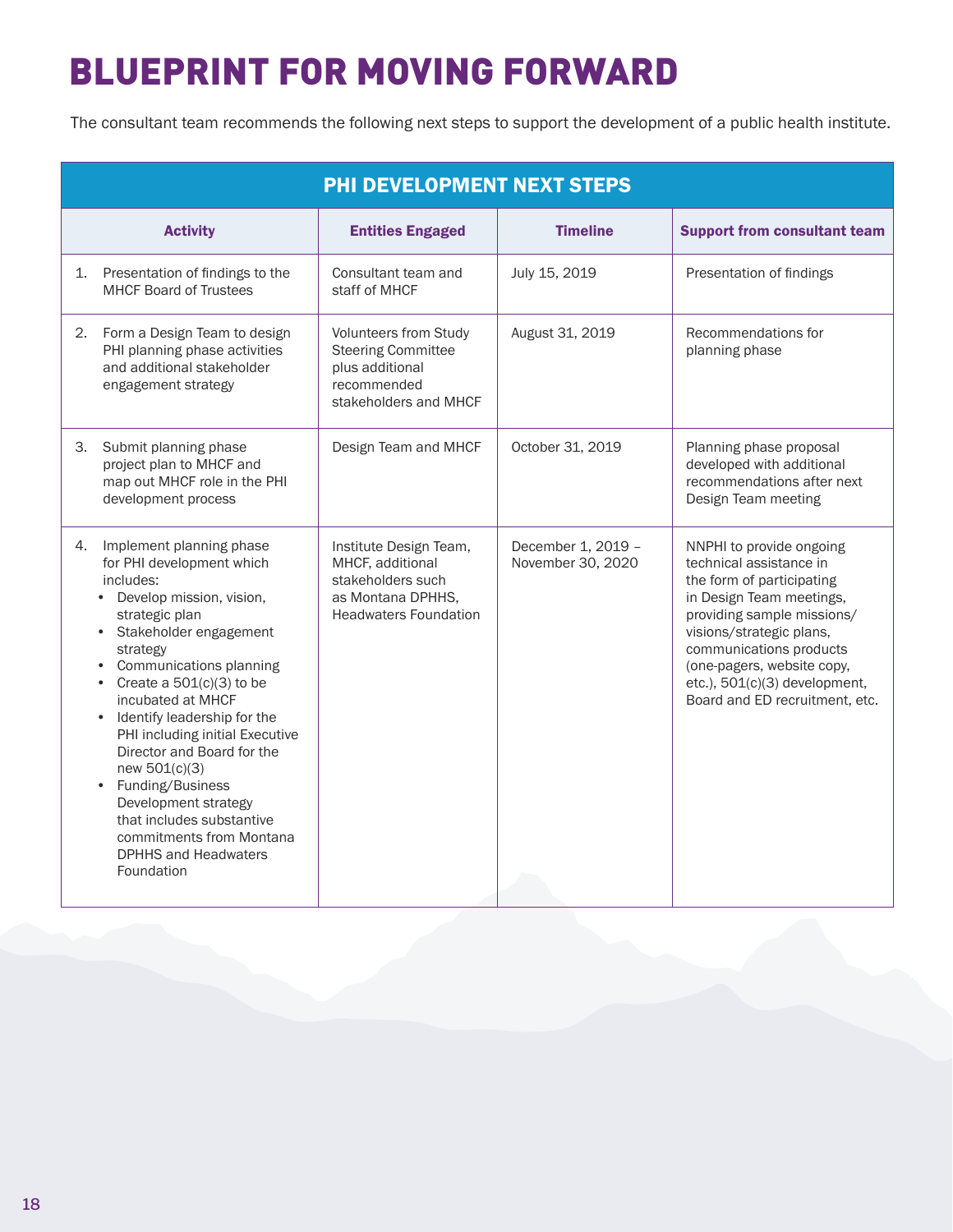## INITIAL FOCUS FOR THE MONTANA PUBLIC HEALTH INSTITUTE

Based on our observations, the consultant team recommends that Montana PHI possess the following qualities:

- Be a network that coalesces and weaves together organizations involved in health improvement. This includes partners that impact social determinants of health such as education, transportation, housing, corrections and criminal justice, labor and others. It also includes engaging healthcare and hospitals systems in meaningful ways.
- The institute should include the voices of rural and frontier communities from a broad cross-section of the state as well as tribal communities, either on the advisory group or Board or intentionally in program and service design. Rural and tribal priorities should be reflected in the strategies of the institute. Initiatives and programs that focus on building capacity, sharing resources and addressing the needs of rural and tribal communities should be prioritized.
- This network should emerge from and leverage infrastructure that already exists, rather than being or even being perceived as a new, separate, standalone entity.
- Similarly, it should be an institute that supports and builds on Montana's already strong collaborations, which are a source of great pride.
- The institute should have an immediate, initial and tangible focus on providing support to public health agencies and other partners, rather than on bricks, mortar and branding.
- It should seek not to duplicate existing functions, but rather to fill gaps and enhance functions currently being provided by others.

In the "Study Findings" section of this report, we outlined several potential gaps and needs for support in Montana. For the start-up phase of the PHI, it is important to demonstrate capacity building for the most pressing needs. We recommend in the first three to five years of PHI development, the institute should focus on adding value in the following areas.

### A. Build the capacity of the public health system

- Provide surge capacity and backbone support for local, state and tribal agencies, as well as private sector organizations
- Support capacity building for newer priorities in public health
	- o Behavioral health, SDOH, ACEs
- Support organizational excellence o Data sharing, IT systems, performance management, QI, accreditation
- Provide leadership to strengthen the strained environmental health system

#### B. Support policy analysis and development

- Be a neutral credible source of information and data
- Conduct research, prepare reports and briefs in anticipation of and in real-time during biennial legislative sessions
- Provide an unbiased, non-partisan home for advancing policy recommendations

#### C. Convene multi-sector collaborations

- Maintain relationships with cross-sector partners
	- o Be prepared to engage them for funding opportunities, strategy discussions, implementation of project
- Support local public health agencies to
	- o Engage with multi-sector partners to address newer PH priorities
	- o Strengthen public health and healthcare collaborations to address disease prevention, health promotion, system-building and other priorities

### D. Leverage funding and re-grant locally

- Take an entrepreneurial approach to support itself
- Increase overall funding for public health in Montana
- Design initiatives that include a re-granting component, with specific attention to rural, frontier and tribal communities

#### E. Educate and engage elected officials

- Support unbiased legislative education, such as a Health Policy Fellows Program (this institute would be an entity that would not lobby)
- Engage with and offer educational opportunities for local elected officials' statewide associations
- Engage directly with and offer educational opportunities for county commissioners and local boards of health - in close coordination with local and state public health officials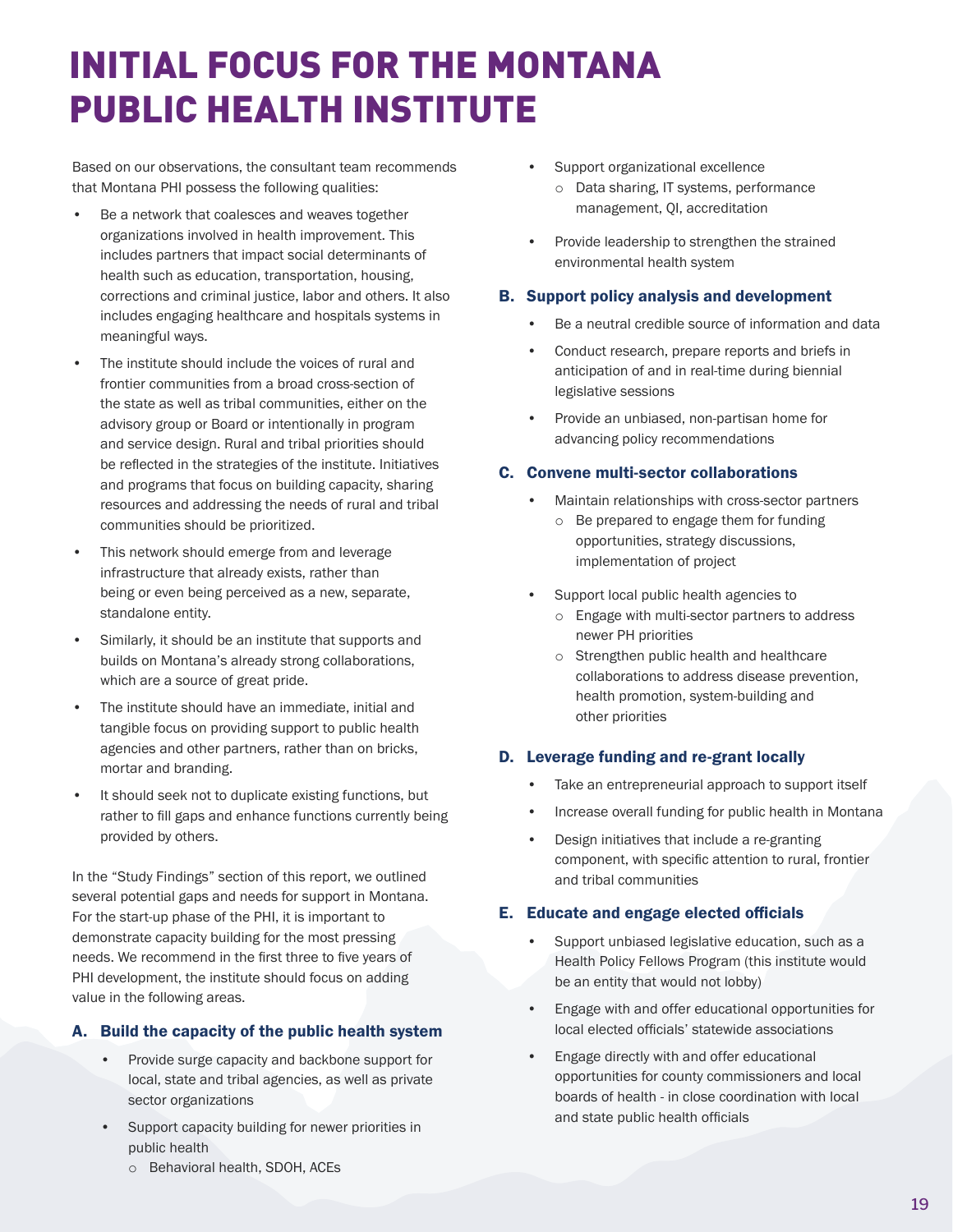# PUBLIC HEALTH ORGANIZATION NEXT STEPS

The consultant team recommends the following next steps to support realignment of Montana public health non-profit organizations.

| <b>PUBLIC HEALTH ORGANIZATIONS NEXT STEPS</b> |                                                                                                                                                                                                                                                                                                                                                                                                                                                                                                                                              |                                                                                                                                    |                   |
|-----------------------------------------------|----------------------------------------------------------------------------------------------------------------------------------------------------------------------------------------------------------------------------------------------------------------------------------------------------------------------------------------------------------------------------------------------------------------------------------------------------------------------------------------------------------------------------------------------|------------------------------------------------------------------------------------------------------------------------------------|-------------------|
|                                               | <b>Activity</b>                                                                                                                                                                                                                                                                                                                                                                                                                                                                                                                              | <b>Entities Engaged</b>                                                                                                            | <b>Timeline</b>   |
| 1.                                            | Create Public Health Alignment Committee,<br>determine representation from each<br>organization.<br>Create tentative schedule for three meetings<br>by December 31, 2019.<br>Complete tasks via conference call.                                                                                                                                                                                                                                                                                                                             | MEHA, AMPHO and MPHA<br>representatives on the PH<br>Systems Working Group,<br>Facilitator, MHCF                                   | July 31, 2019     |
| 2.                                            | Recruit colleagues from 2-3 locales (likely OH,<br>CO and VT) and finalize meeting schedule<br>based on their availability for Meeting #1.                                                                                                                                                                                                                                                                                                                                                                                                   | Public Health Alignment<br>Committee, Facilitator, Colleagues<br>from other states                                                 | August 15, 2019   |
| 3.                                            | Conduct three meetings of the Public Health<br>Alignment Committee as follows:<br>Meeting $#1$ : Learn - videoconference<br>$\bullet$<br>with two or three locales with innovative<br>structures and collaborations among the<br>non-profit PH orgs.<br>Meeting $#2$ : <b>Brainstorm</b> - develop<br>$\bullet$<br>2 potential models for Montana. Use<br>information from the study options and<br>meeting #1. Take these to each Board<br>for feedback.<br>Meeting #3: Refine - finalize a model to<br>$\bullet$<br>propose to the Boards. | Public Health Alignment<br>Committee, Facilitator,<br>MPHA, MEHA, AMPHO Boards,<br>Colleagues from other states for<br>Meeting #1. | November 30, 2019 |
| 4.                                            | Present final model to each association's<br>Board for consideration and action.                                                                                                                                                                                                                                                                                                                                                                                                                                                             | MPHA, MEHA and AMPHO Boards                                                                                                        | December 31, 2019 |
| 5.                                            | Realigned organizations develop strategy<br>for relationship-building with County<br>Commissioners; Boards of Health; statewide<br>associations of local elected officials:<br>Montana Primary Care Association; Montana<br>Hospital Association; Behavioral Health<br>Alliance of Montana; Tribal Health Leaders;<br>and Montana Medical Association.                                                                                                                                                                                       | Re-aligned PH organizations                                                                                                        | March 31, 2020    |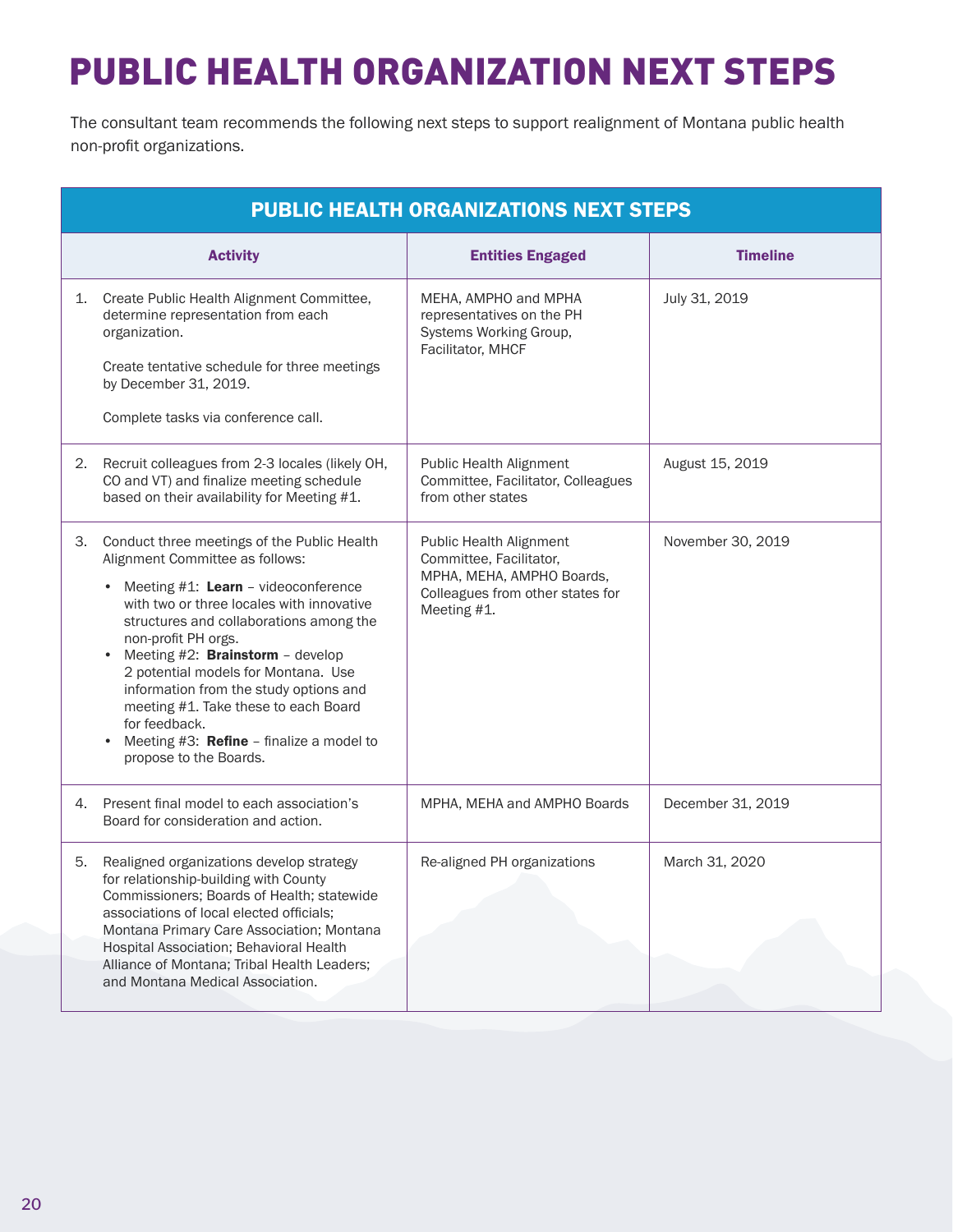## CONSULTANT TEAM

Jane Smilie, MPH Principal Population Health Partners, LLC

Vincent Lafronza, Ed.D., M.S. President and CEO National Network of Public Health Institutes

Erin Marziale, MPH Director, Network Engagement National Network of Public Health Institutes

![](_page_24_Picture_4.jpeg)

*Left to Right: Kerry Pride, MT DPHHS, Erin Marziale, NNPHI, Michele Henson, MHCF, Jane Smilie, Population Health Partners LLC and Vincent Lafronza, NNPHI*

## *About Population Health Partners, LLC*

*Population Heath Partners, LLC, is a health and human service consulting firm based in Helena, Montana. The firm provides research, needs assessment, evaluation, project management, facilitation and planning services for clients in the private, government and non-profit sectors.* 

## *About the National Network of Public Health Institutes*

*National Network of Public Health Institutes (NNPHI) represents and mobilizes more than 40-member public health institutes along with university-based public health training centers to create health. We connect more than 8,000 subject-matter experts with organizational partners across the United States and its territories, engaging our member institutes and partners at the local, state, tribal, territorial and national levels in efforts that result in measurable improvements in population health. Our mission: To support national public health system initiatives and strengthen public health institutes to promote multi-sector activities resulting in measurable improvements of public health structures, systems, and outcomes.*

![](_page_24_Picture_10.jpeg)

Jane Smilie, MPH, Principal Population Health Partners, LLC Health and Human Service Consulting 406-465-0331 smilieconsulting@gmail.com

![](_page_24_Picture_12.jpeg)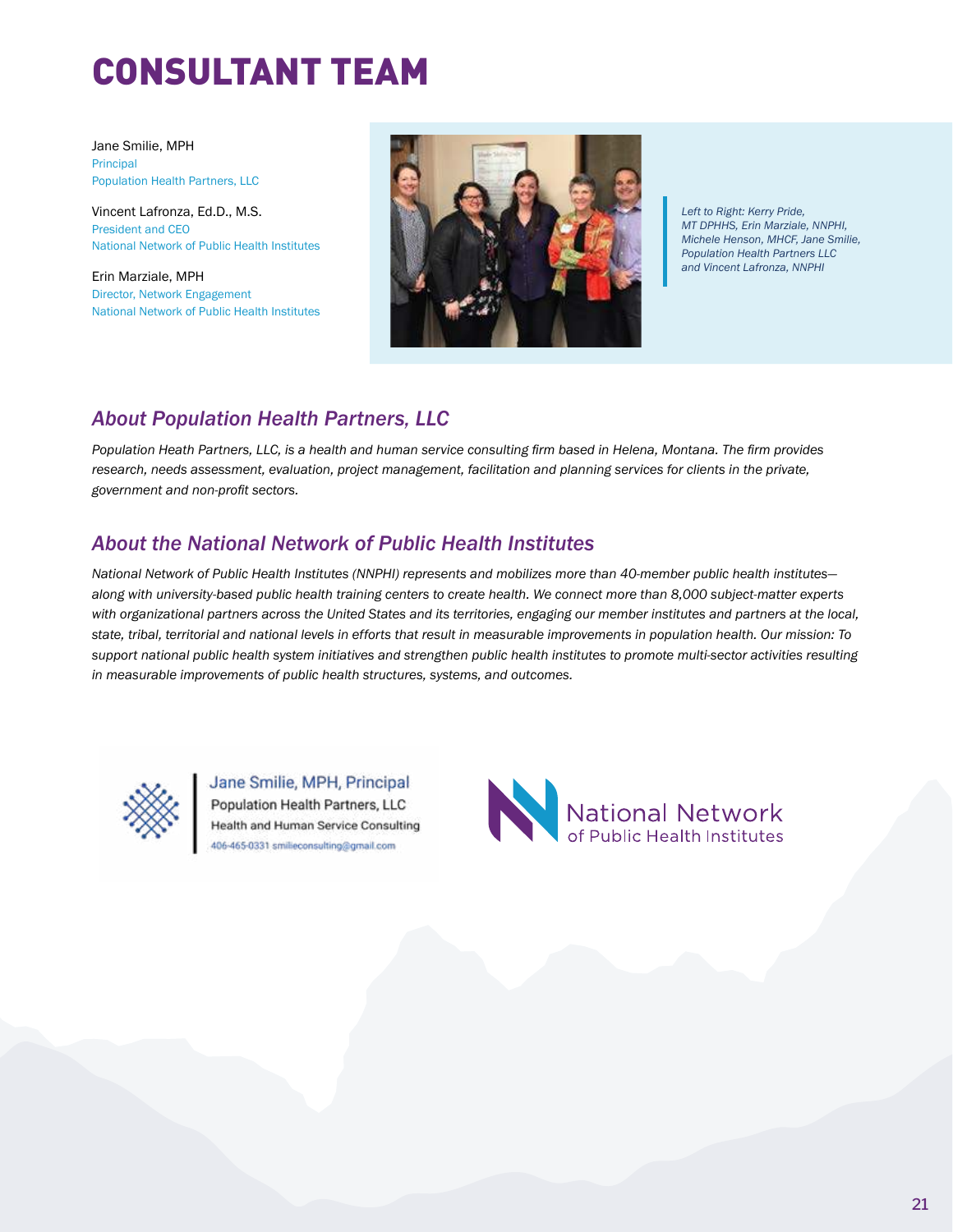## APPENDICES

## Appendix A. *Regional Roundtable Meeting Participants*

## Helena, September 11, 2018

- Kerry Pride, Public Health and Safety Division, Montana Department of Public Health and Human Services (DPHHS)
- Natalie Claiborne, Montana Office of Rural Health
- Connie Winner, Montana Department of Corrections
- Rebecca Richards, Parents Let's Unite for Kids
- Heidi Blossom, MORN
- Tanya Houston, Cascade City-County Health Department
- Leah Martin, Montana Health Co-op
- Shawna Talles, PacificSource Health Plans
- Kelly Green, CHSC-Montana State University/WIT
- Sue Higgins, CAIRHE-INBRE, Montana State University
- Ellen Guyer, Children's Trust Fund
- Joan VanDuynhoven, Jefferson County Public Health
- Robyn Madison, Office of U.S. Senator Jon Tester
- Melissa Moyer, Teton County Health Department
- Colleen Smith, Youth Connections
- Matt Furlong, Local Advisory Council on Mental Health
- Jen Hensley, PacificSource Health Plans
- Michele Sare, MFMIF
- Tara Preston, Montana Medical Association
- Vicki Turner, Prevention Resource Center, DPHHS
- Terry Ray, Public Health and Safety Division, DPHHS
- Jill Steeley, PureView Health Center
- Madeline Boehm, Montana Department of Labor and Industry
- Shani Rich, Area Health Education Center/MHA
- Sarah Burton, Carroll College
- Victoria Fiebig, Carroll College
- Kathy Rich, Head Start, DPHHS
- Greg Holzman, Director's Office, DPHHS
- Gilda Clancy, Office of U.S. Senator Steve Daines
- David Smith, Helena YMCA
- Erin McGowan, Association of Montana Public Health Officials
- Cynthia O'Leary, UUHP, MHC
- Casey Blumenthal, Montana Hospital Association
- Barb Reiter, Jefferson County Health Department
- Kyle Hopstad, Broadwater Health Center
- Kristin Page-Nei, American Cancer Society, Cancer Action Network
- Sheila Hogan, DPHHS
- Mary Windecker, Behavioral Health Alliance of Montana
- Kathy Moore, Lewis and Clark Public Health
- Tina Randall, Butte-Silver Bow City-County Health Department
- Marci Butcher, Montana Diabetes Program, DPHHS
- Amy Royer, Montana Officer of Rural Health
- Gerald Schafer, Carroll College
- Lora Weir, Montana Public Health Association
- Kristi Aklestad, Toole County Health Department
- Amelea Kim, Montana State Library
- Todd Harwell, Public Health and Safety Division, DPHHS
- Lisa Troyer, PacificSource Health Plans
- Kelly Parsley, Carroll College
- Katie Brewer, Cascade City-County Health Department
- Karen Lane, Lewis and Clark Public Health
- Barbara Burton, Florence Crittenton
- Anna Attaway, Cascade City-County Health Department
- Niki Graham, University of Montana, School of Public and Community Health Sciences
- Brie Oliver, Healthy Mothers Healthy Babies
- Patty Kosednak, Mountain Pacific Quality Health Foundation
- Andrew Gilbert, St. Peter's Health
- Amy Emmert, St. Peter's Health
- Amanda Eby, Mountain Pacific Quality Health Foundation
- Kelley Hubbard, Office of Attorney General Tim Fox
- Hillary Hanson, Flathead City-County Health Department
- Drenda Neimann, Lewis and Clark Public Health
- Natascha Robinson, MHA/AHEC
- Ben King, Best Practices Medicine
- Kris Kelley, Best Practices Medicine
- Brenda Solorzana, Headwaters Health Foundation
- Marcia Levitan, Department of Corrections
- Traci Clark, Senior and Long-Term Care Division, DPHHS
- Alison Munson, United Way of Lewis and Clark County
- Erin Butts, Great Falls Public Schools
- Lynn Price, Boulder
- Charles Robinson, United States Department of Agriculture
- Stephanie Morton, Healthy Mothers Healthy Babies
- Ellen Livers, Shodair Hospital
- Julia Leidtka, Ravalli Head Start
- Suzin Kratina, Women's Opportunity Resource Development, Inc.
- Susan Good Geise, Lewis and Clark County Commissioner
- Lisa Beczkiewicz, Missoula City-County Health Department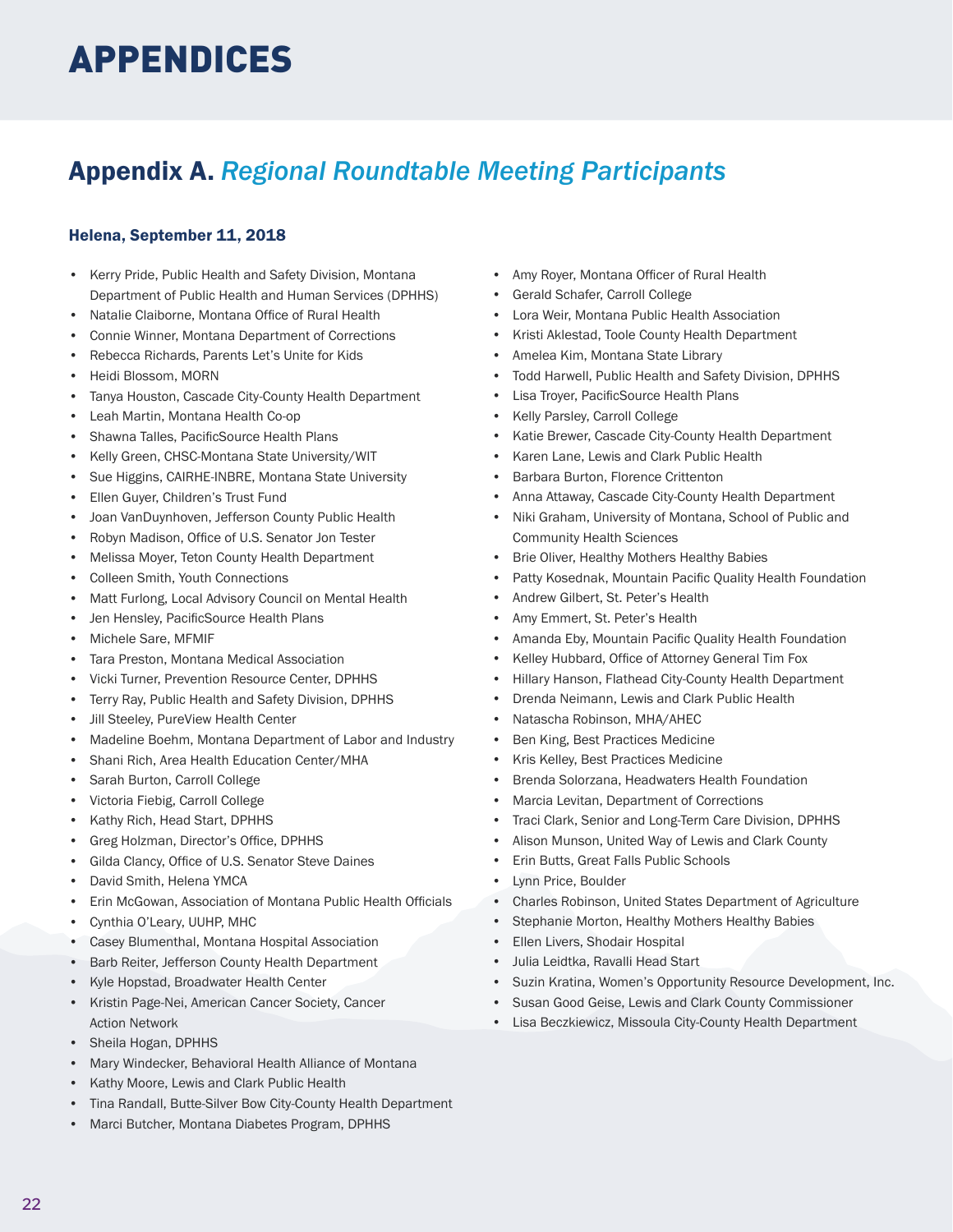### Billings, September 12, 2018

- Amy Mackenzie-Sanders, RiverStone Board of Health
- Melissa Henderson, Healthy By Design Coalition
- Jeff Nadens, Montana Department of Justice
- Claire Oakley, RiverStone Health
- Heather Fink, RiverStone Health
- Denise Johnson, Montana Primary Care Association
- Mary Helgeson, Eastern Montana AHEC/RiverStone
- Doug Anderson, RiverStone Health
- Jeanne H. Manske, Billings Clinic
- Nick Fonte, AmeriCorps VISTA County Development Division
- Amy Trad, AmeriCorps VISTA
- Martha Stahl, Planned Parenthood of Montana
- Shawn Hinz, RiverStone Health
- April Keippel, St. Vincent Healthcare
- Kelly Santiago, Montana Child Protection Alliance
- Todd Harwell, DPHHS
- Sue Wood, Central Montana Health District
- Chris Piccione, Rocky Mountain Tribal Leaders Council, Epi Center

#### Glendive, September 13, 2018

- Jim Squires, Ministerial Association
- Crystal Alvarado, Valley County Health Department
- Margareta Walstad, Valley County Health Department
- Cindia Ellis, OneHealth/Custer County Health Department
- Lois Leibrand, Daniels County Health Department
- Jill Domek, Glendive Medical Center
- Jen Doty, Sidney Health Center
- Shannon Kadrmas, Montana Registered Apprenticeship
- McKenZ Ramus, District II Alcohol and Drug
- Teddy Robertson, Garfield County Commissioner
- Tina Has the Eagle, Rocky Mountain Tribal Leaders Council
- Mary Hernandez, Parents Let's Unite for Kids
- Kristin Lundgren, United Way of Yellowstone County
- Kathy Kelker, Montana State Representative, House District 47
- Lenette Kosovich, Rimrock
- Lita Pepion, Rocky Mountain Tribal Leaders Council, TRAC
- Alma McCormick, Messengers for Health
- Cathy Grott, Montana State University, Billings
- JJ Carmody, Billings Clinic
- Janice King, Explorers Academy/Head Start
- Barbara Schneeman, RiverStone Health
- Annette Darkenwald, Billings Clinic
- Anne Millard, Frances Mahon Deaconess Health, Glasgow
- Britt Lake, Mountain Pacific Quality Health Foundation
- Jim Swan, RJS
- Robert Apgar, Indian Health Service
- Sara Mahoney, MHC
- Kristianne Wilson, Billings Clinic
- Dyani Bingham, Rocky Mountain Tribal Leaders Council-TEC-PHI
- Landon Dybdal, Garfield County Health Center
- Timber Dempewolf, Dawson County Health Department
- Michele Seadeek, District II Alcohol and Drug
- Nancy Rosaaen, McCone County Health Center
- Mary Fassett, Glendive Medical Center
- Bruce Peterson, Valley County Commissioner
- Lucy Corbett, Eastern Montana Community Mental Health Center
- Kathy Helmuth, Richland County Health Department
- Derek Gibbs, Watch East
- Carol Condon, Glendive Medical Center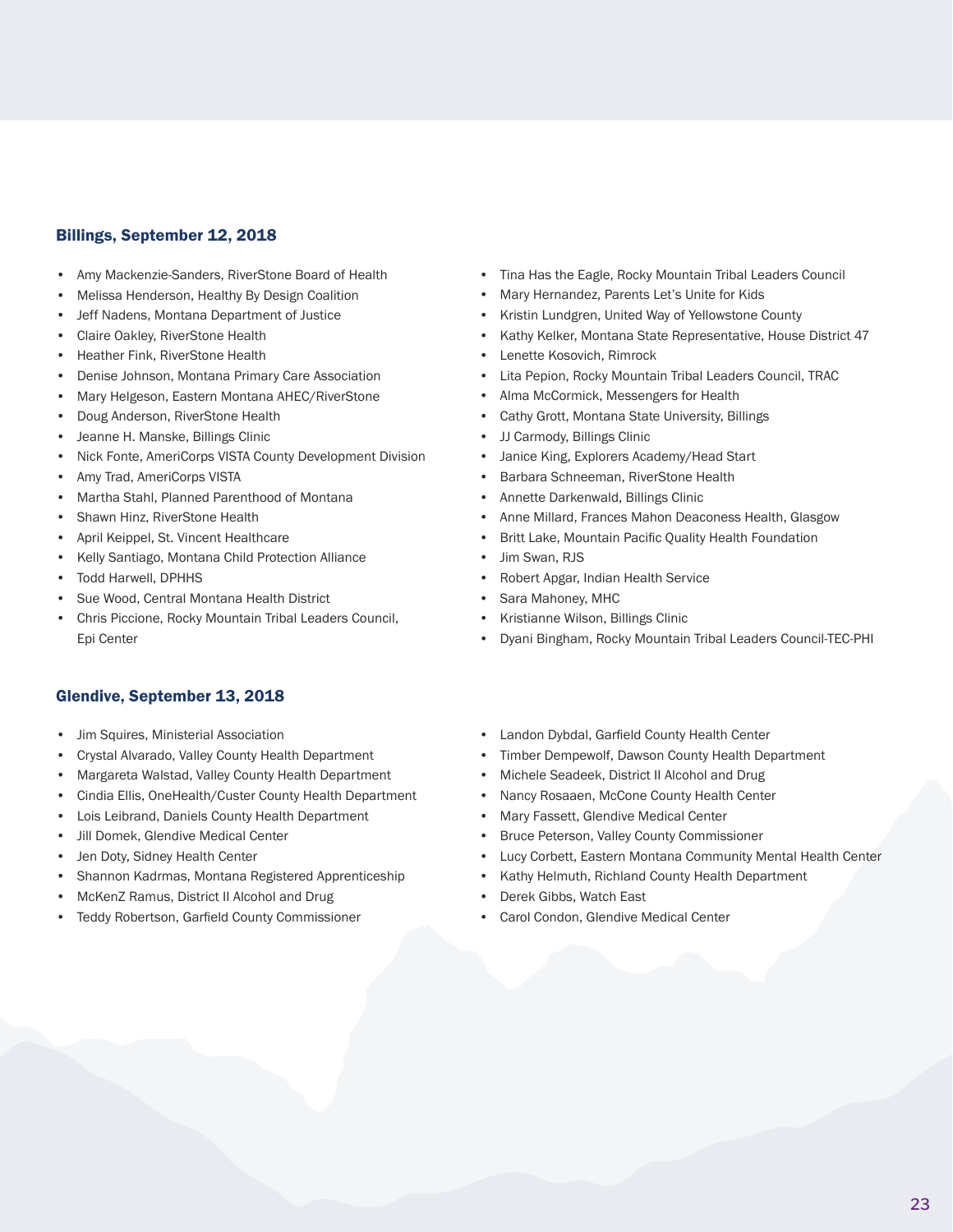## Appendix B. *Key Informant Interviewees*

- Brenda Solorzano, CEO, Headwaters Health Foundation
- Cherie Taylor, CEO, Northern Rockies Medical Center
- Randall Gibb, MD, CEO, Billings Clinic
- Kristin Juliar, Director, Montana Area Health Education Center and Office of Rural Health, Montana State University
- Tony Ward, Chair, School of Public and Community Health Sciences, University of Montana
- Bruce Peterson, Valley County Commissioner
- Cheryl Ground, Coordinator, Blackfeet Tribal Health Improvement Program
- Anna Whiting Sorrell, former Director of Operations, Policy and Planning, Confederated Salish and Kootenai Tribes; former Director, Billings Area Indian Health Service; former Director, Montana Department of Public Health and Human Services
- Kenny Smoker, Director, Health Promotion and Disease Prevention Program/Health Program Specialist, Fort Peck Tribe
- Judy LaPan, Director, Richland County Health Department
- Todd Harwell, Administrator, Public Health and Safety Division, Montana Department of Public Health and Human Services
- Sheila Hogan, Director, Montana Department of Public Health and Human Services
- Cindy Stergar, Chief Executive Officer, Montana Primary Care Association
- Lora Weir, Executive Director, Montana Public Health Association (MPHA)
- Erin McGowan, Executive Director, Association of Montana Public Health Officials (AMPHO)
- Kristi Aklestad, Board Chair, AMPHO, and Director, Toole County Health Department
- Shawn Hinz, President, MPHA Board President, and Vice President, Public Health Services, Riverstone Health
- Alisha Johnson, Board Past President and President-Elect, Montana Environmental Health Association (MEHA), and Environmental Health Specialist, Missoula City-County Health Department
- Corinne Rose, Past Treasurer and current member, MEHA, and Pondera County Sanitarian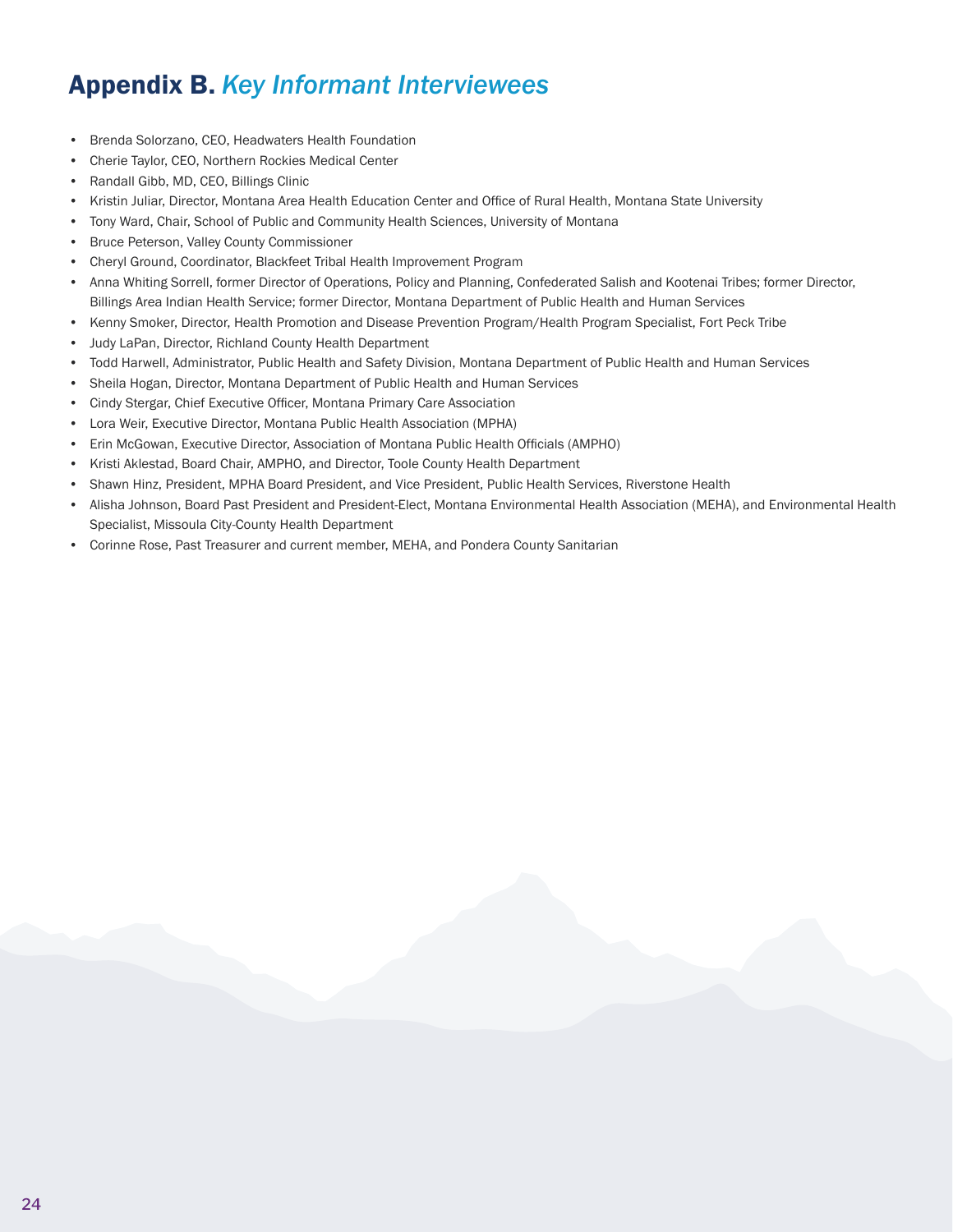## Appendix C. *Planning Documents Reviewed*

2017 DRAFT Montana State Health Assessment retrieved from https://dphhs.mt.gov/Portals/85/ahealthiermontana/ SHADraftPublicComment.pdf

2018-2023 DRAFT Montana State Health Improvement Plan retrieved from https://dphhs.mt.gov/Portals/85/ahealthiermontana/SHIPDraftPublicComment.pdf

2019-2024 Montana Department of Public Health and Humans Services Strategic Plan retrieved from https://dphhs.mt.gov/Portals/85/Documents/DPHHSStrategicPlan2019-2024.pdf

2018-2023 Public Health and Safety Division Strategic Plan retrieved from https://dphhs.mt.gov/Portals/85/ahealthiermontana/2019PHSDStrategicPlan.pdf?ver=2018-11-02-105119-683

2019-2023 Montana Public Health System Improvement Plan retrieved from https://dphhs.mt.gov/Portals/85/ahealthiermontana/PHSITF/2019PHSITFImprovementPlan.pdf?ver=2018-12-20-092157-453

2019 Montana Public Health Workforce Development Plan retrieved from https://dphhs.mt.gov/Portals/85/ahealthiermontana/2018WorkforceDevelopmentPlan.pdf?ver=2018-07-30-122005-613

MHA Montana Health Improvement Strategic Plan, December 22, 2015 retrieved from https://www.mtha.org/wp-content/uploads/2016/09/MHA-Montana-Health-Improvement-Strategic-Plan-v8-12-22-15.pdf

2018-2021 Montana Public Health Association Strategic Plan Map retrieved from https://www.mtpha.com/page/MapStratPlan

2018-2020 Association of Montana Public Health Officials Strategic Plan, provided by email.

2015-2018 Montana Environmental Health Association Strategic Membership Plan provided by email.

Montana Primary Care Association Strategic Plan, 2017-2020, provided by email.

Montana Healthcare Workforce Strategic Plan, 2017 retrieved from http://healthinfo.montana.edu/Strategic%20Plan%202017.pdf

Montana Healthcare Foundation 2019 Program Plan, provided by email.

Headwaters Strategic Framework 2018-2023: Focusing Upstream to Improve the Health of Western Montana and Guiding Principles document, provided by email.

2019 Legislative Summary: Department of Public Health and Human Services, provided by email.

School of Public and Community Health Sciences, University of Montana, Council on Education for Public Health (CEPH), Accreditation Self Study, March 27, 2017, provided by email.

Current Functioning of the Public Health System, slide presentation by Jane Smilie, presented at "Introducing the Strengthening the Montana Health System Study Regional Roundtable Meetings, September 2018.

Gallatin City-County Health Department Strategic Plan, July 1, 2017-June 30, 2020 retrieved from http://healthygallatin.org/wp-content/uploads/2018/02/Strategic-Plan-2017-2020-Final.pdf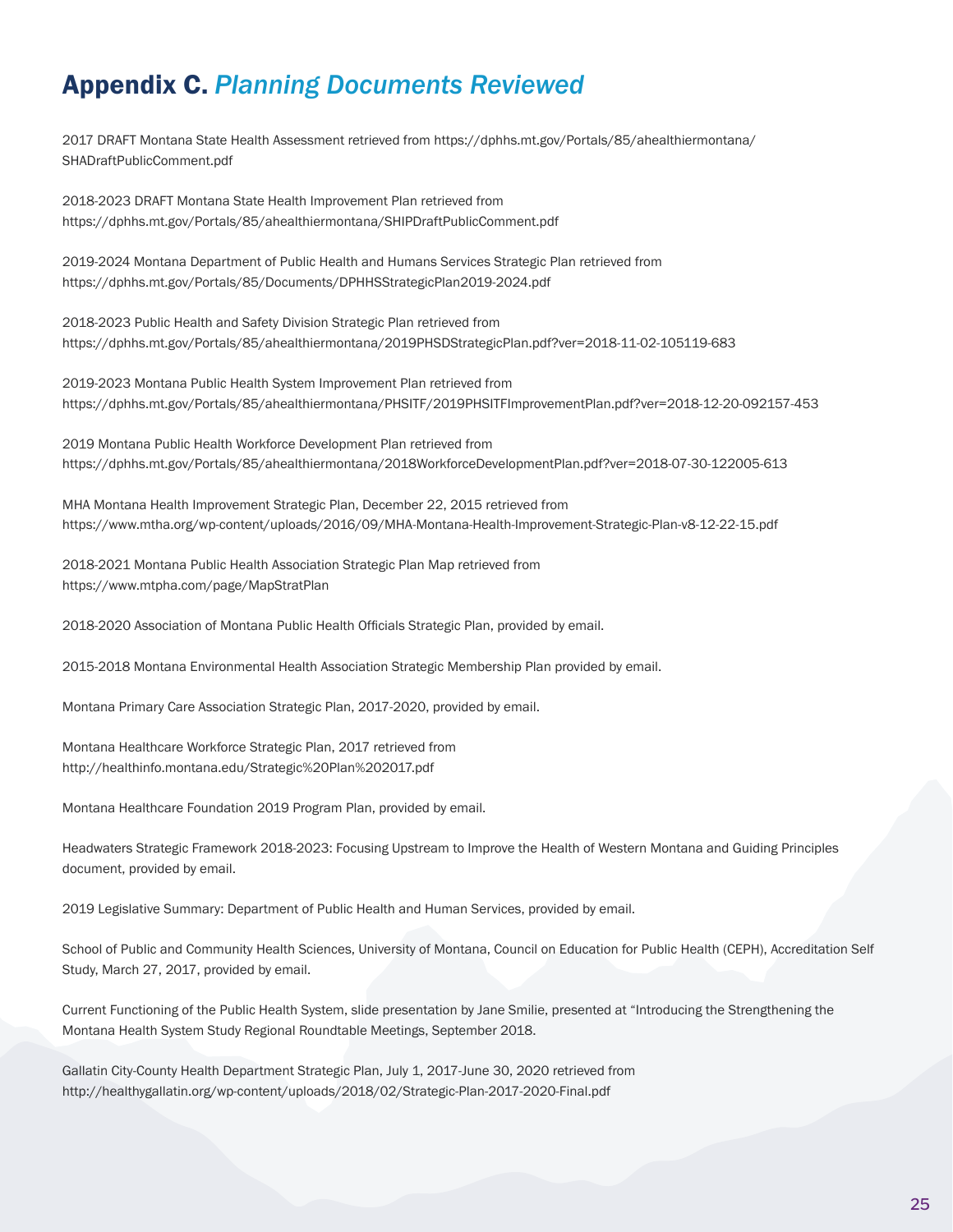Flathead City-County Health Department Strategic Plan, FY2018-FY2020 retrieved from http://flatheadhealth.org/wp-content/uploads/2015/01/Plan\_Strategic-Plan-Flathead-2018-Final-.pdf 2019-2021 Richland County Health Department Strategic Plan draft, provided by email.

Daniels County Health Department Five Year Strategic Plan, 2018-2023, May 2018, provided by email.

RiverStone Health: Public Health Services Division Strategic Plan, 2018-2021, provided by email.

Northern Rockies Medical Center Strategy Map FY2018-2020, retrieved from http://nrmcinc.org

Billings Clinic Strategy Map, Cornerstone Principles and Compact Overview, provided by email. Madison Valley Medical Center Strategic Plan, September 2013 retrieved from https://www.mvmedcenter.org/documents/MVMC-Strategic-Plan.pdf

Providence Health & Services, 2016-2018 Strategic Plan retrieved from https://www.youtube.com/watch?v=YrqJE7n6RZQ

The Future of St. Peter's: 2017-2019 Strategic Initiatives for Helena's Community Health System retrieved from https://www.sphealth.org/sites/default/files/2017%20-%202019%20Strategic%20Priorities.pdf

Montana Healthcare Foundation repository of local health department planning documents https://mthcf.org/2017/04/community-healthassessments/ accessed 1/27/19.

Office of Rural Health CHNA data hub http://healthinfo.montana.edu/morh/chsd\_data\_hub.html

2017 spreadsheet of CHA, CHNA, CHIP, IP priorities representing 52 counties prepared by Public Health and Safety Division, Montana Department of Public Health and Human Services, provided by email.

2018 spreadsheet of CHA, CHNA priorities representing 52 counties prepared by Office of Rural Health, provided by email.

Addressing Health Needs in Rural Montana, April 2018, slide presentation by Amy Royer, Office of Rural Health.

2019 spreadsheet of CHA, CHNA priorities representing 52 counties prepared by Public Health and Safety Division, Montana Department of Public Health and Human Services, provided by email.

2019 spreadsheet of CHIP, IP priorities representing 46 counties prepared by Public Health and Safety Division, Montana Department of Public Health and Human Services, provided by email.

Montana Healthcare Foundation repository of local health department planning documents https://mthcf.org/2017/04/community-healthassessments/

Office of Rural Health CHNA data hub http://healthinfo.montana.edu/morh/chsd\_data\_hub.html access 1/27/19.

Public Health and Safety Division, Montana Department of Public Health and Human Services, spreadsheet of

2018 Strategic Plan: Preventing Child Abuse and Neglect in Montana access 1/8/19: https://dphhs.mt.gov/Portals/85/ Documents/2018ChildAbusePreventionStrategicPlan.pdf

2019 Suicide Prevention Strategic Plan accessed 1/8/19: https://dphhs.mt.gov/Portals/85/suicideprevention/StateSuicidePlan2019.pdf

Montana Native Youth Suicide Reduction Strategic Plan https://dphhs.mt.gov/Portals/85/suicideprevention/ MontanaNativeYouthSuicideStrategicPlan.pdf accessed 1/27/19.

Addressing Substance Use Disorder in Montana, Strategic Plan: Interim Draft Report accessed 1/4/19: https://dphhs.mt.gov/Portals/85/ Documents/AddressingSubstanceUseDisorderInMontana.pdf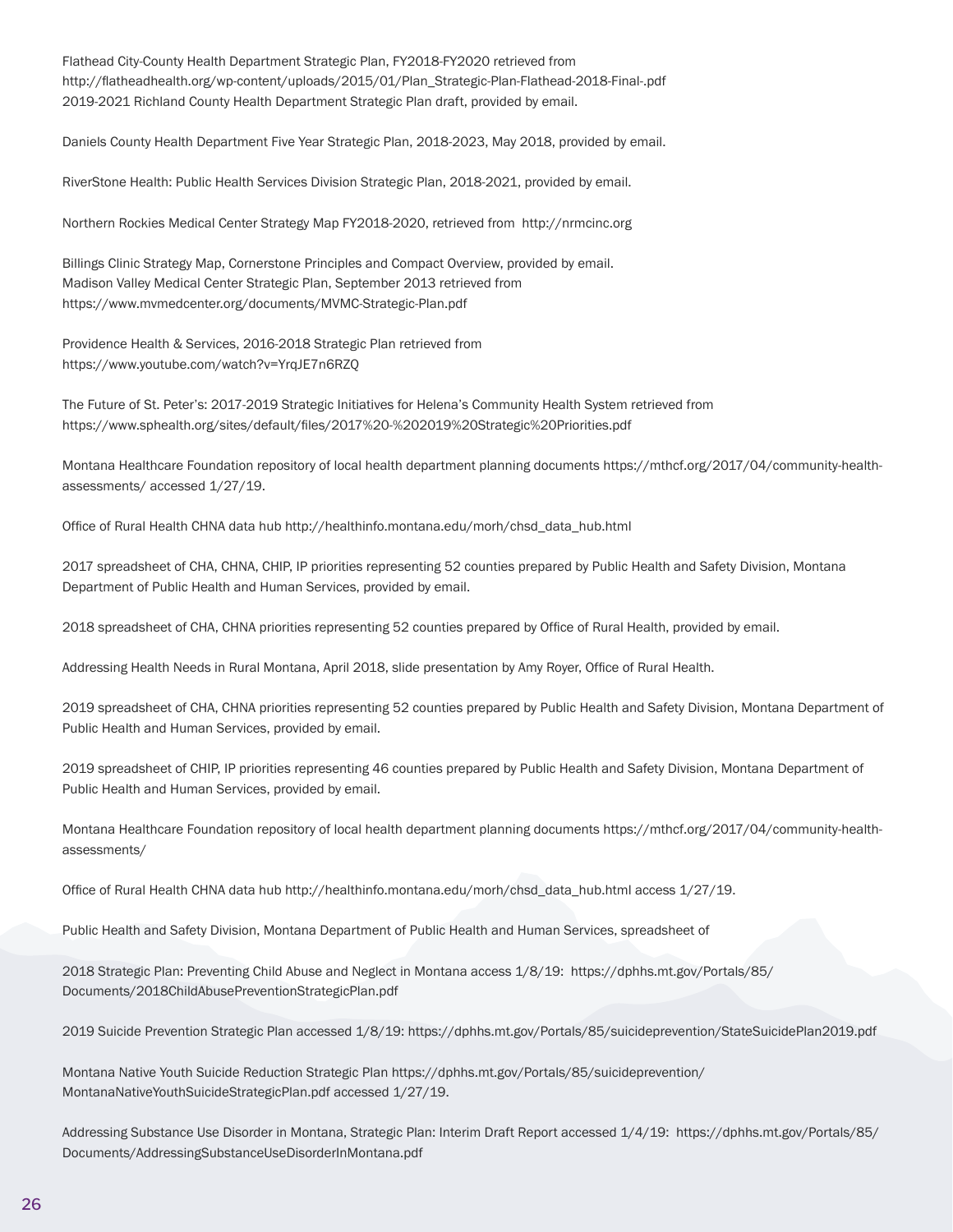Montana Temporary Assistance for Needy Families Program Strategic Plan accessed 1/4/19: https://dphhs.mt.gov/Portals/85/hcsd/ documents/TANFStrategicPlanning/TANFStrategicPlanFinal.pdf

Best Beginnings Advisory Council Strategic Plan, March 22, 2013 accessed 1/4/19: https://dphhs.mt.gov/Portals/85/hcsd/documents/ ChildCare/BBAC/EarlyChildhoodNeedsAssessment.pdf

Montana Comprehensive Cancer Control Plan, 2016-2021 https://ftp.cdc.gov/pub/publications/cancer/ccc/montana\_ccc\_plan.pdf accessed 1/27/19.

Madison Valley https://www.mvmedcenter.org/documents/MVMC-Strategic-Plan.pdf